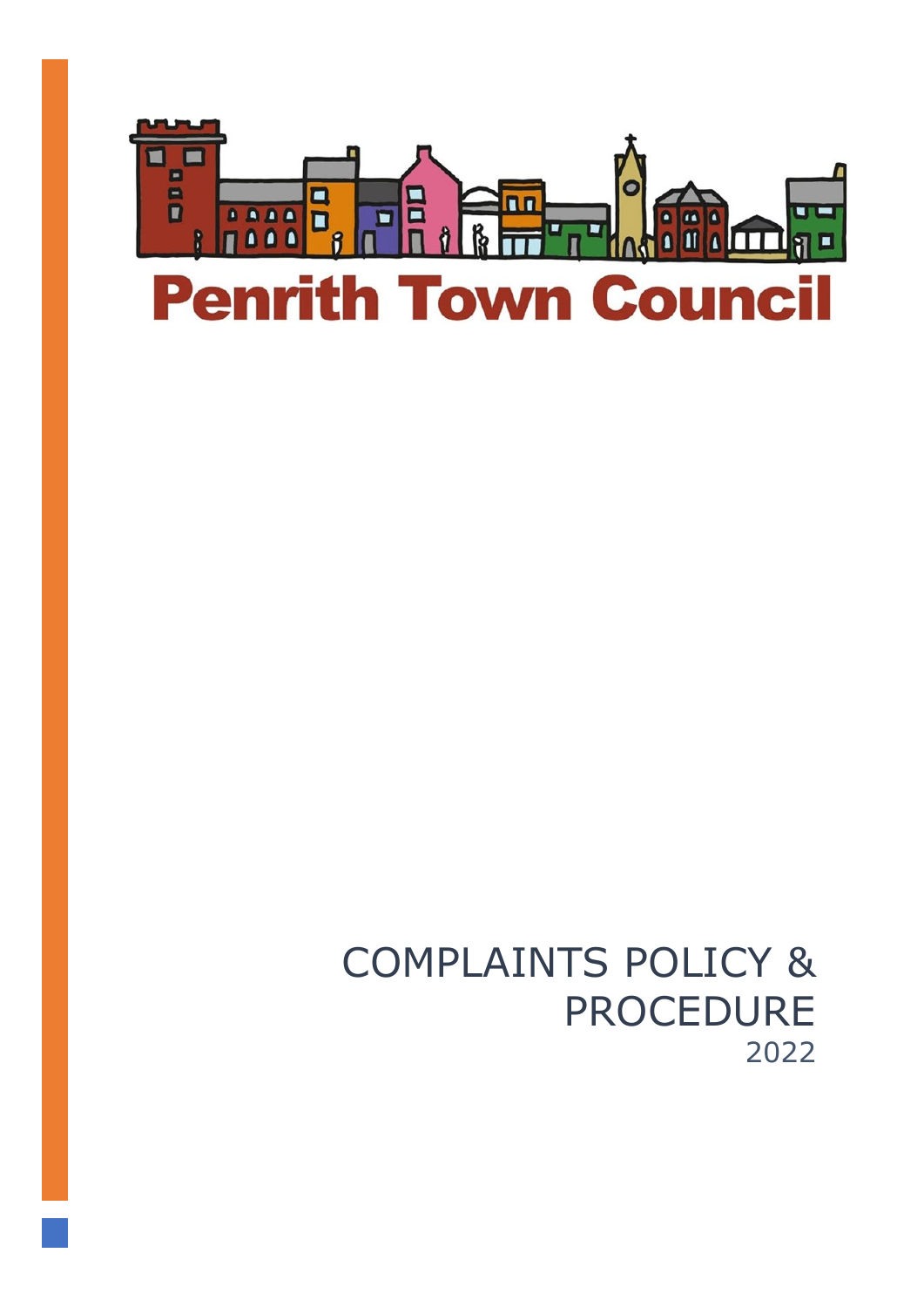# **Contents**

| 2.                                                                             |  |
|--------------------------------------------------------------------------------|--|
| 3.                                                                             |  |
| 4.                                                                             |  |
| 5.                                                                             |  |
| Complaint Hearing Procedure at a Staffing Sub-Committee Meeting 5<br>6.        |  |
| 7.                                                                             |  |
| 8.                                                                             |  |
| 9.                                                                             |  |
| 10.                                                                            |  |
|                                                                                |  |
| Unreasonable, Persistent, Vexatious or Unfocussed Complaints and Data Requests |  |
|                                                                                |  |
|                                                                                |  |
|                                                                                |  |
|                                                                                |  |
|                                                                                |  |
|                                                                                |  |
|                                                                                |  |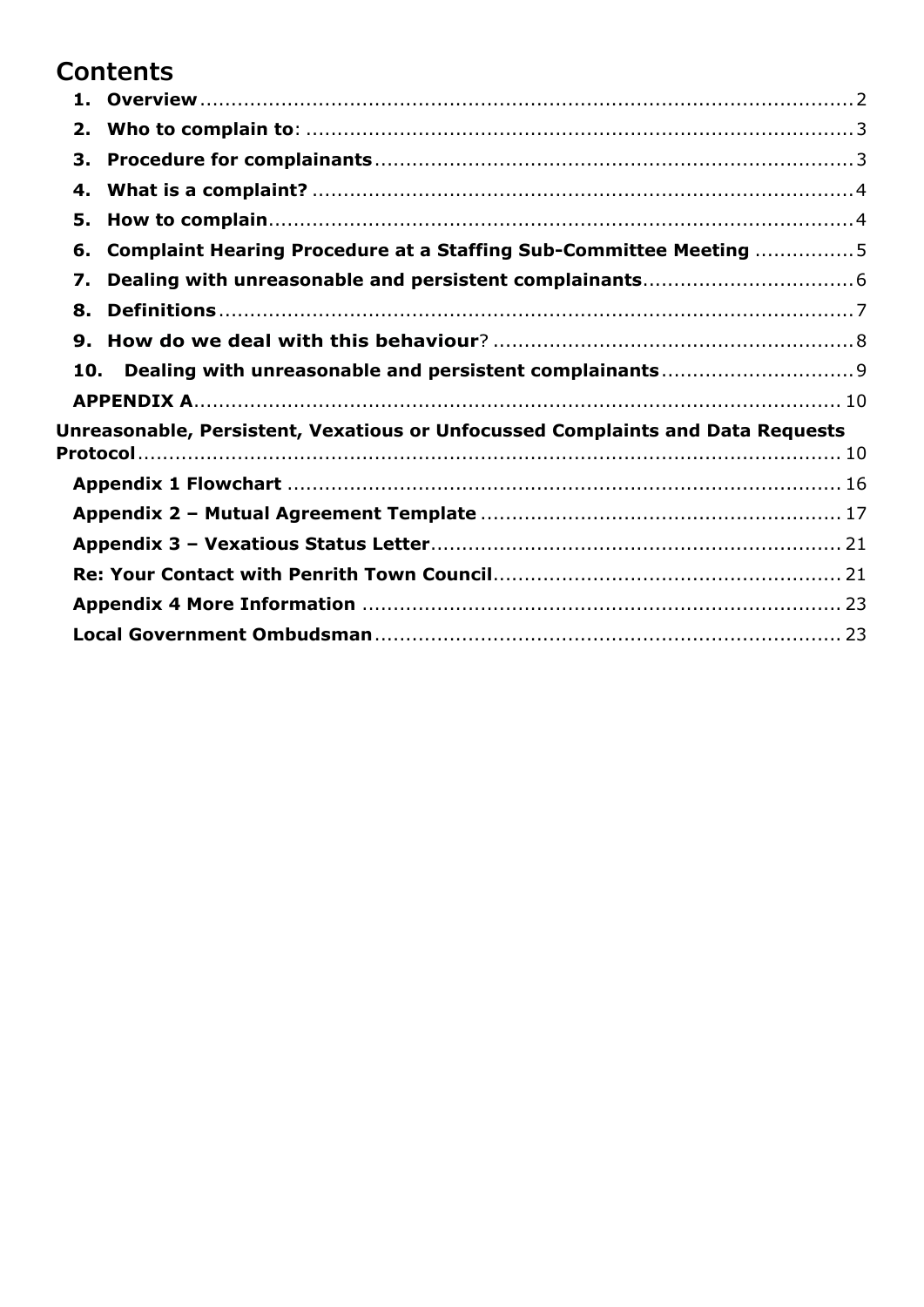# <span id="page-2-0"></span>**1. Overview**

Penrith Town Council is committed to providing a quality service for the benefit of the people who live or work in its area, or are visitors to the locality. If you are dissatisfied with the standard of service you have received from this Council, or are unhappy about an action or lack of action by this Council, this Complaints Procedure sets out how you may complain to the Council and how we shall try to resolve your complaint.

This Complaints Procedure applies to complaints about Council administration and procedures and may include complaints about how Council employees have dealt with your concerns.

- a. This Complaints Procedure does not apply to:
	- i. Complaints by one Council employee against another Council employee
	- ii. Complaints between a Council employee and the Council as employer. These matters are dealt with under the Council's disciplinary and grievance procedures
	- iii. Complaints against Councillors. Complaints against Councillors are covered by the Code of Conduct for Members and, if a complaint against a Councillor is received by the Council, it will be referred to the Standards Committee of Eden District Council.
- b. The appropriate time for influencing Council decision-making is by raising your concerns before the Council debates and votes on a matter. You may do this by writing to the Council in advance of the meeting at which the item is to be discussed. There may also be the opportunity to raise your concerns in the public participation section of Council meetings.
- c. If you are unhappy with a Council decision, you may raise your concerns with the Council, but Standing Orders prevent the Council from re-opening issues for six months from the date of the decision, unless there are exceptional grounds to consider this necessary and the special process set out in the Standing Orders is followed.
- d. You may make your complaint about the Council's procedures or administration to the Town Clerk. You may do this in person, by phone, or by writing to or emailing the Town Clerk.
- e. Wherever possible, the Town Clerk will try to resolve your complaint immediately and informally. If this is not possible, the Town Clerk will normally try to acknowledge your complaint within five working days.
- f. If you do not wish to report your complaint to the Town Clerk, you may make your complaint directly to the Chair who will report your complaint to the Complaints Committee of the Council if he/she is unable to deal with your complaint informally.
- g. Each complaint will be investigated obtaining further information as necessary from you and/or from staff or members of the Council.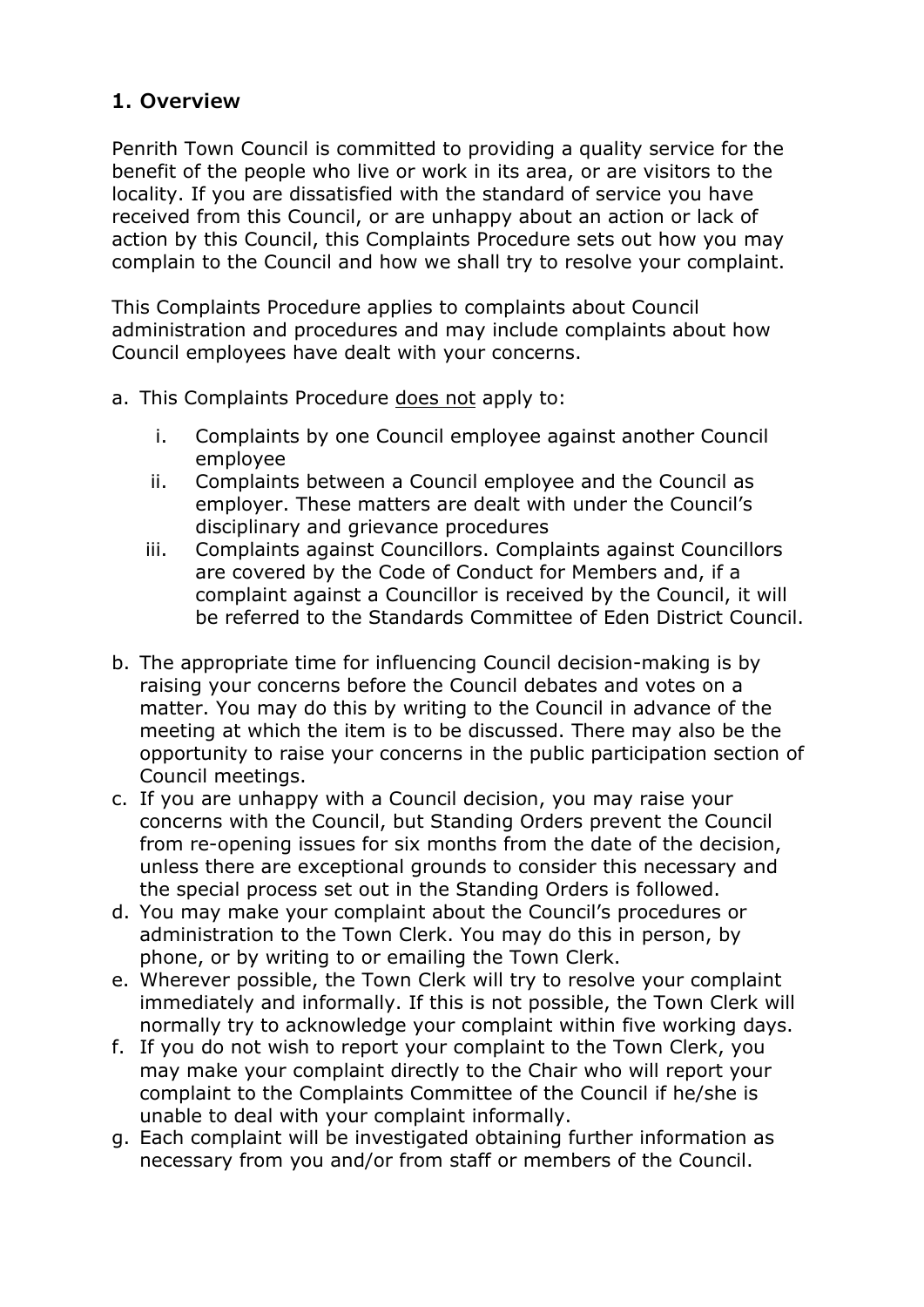- h. You will receive notification within 20 working days of the investigation the outcome of your complaint and of what action (if any) the Council proposes to take as a result of your complaint.
- i. In some cases the twenty working days timescale may have to be extended. If it is, you will be kept informed.
- j. If you are dissatisfied with the response to your complaint, you may ask for your complaint to be referred to the Full Council and (usually within eight weeks) you will be notified in writing of the outcome of the review of your original complaint.
- <span id="page-3-0"></span>**2. Who to complain to:**

If you have a complaint against a Town Councillor, you should write to:



The Monitoring Officer Legal and Democratic Services Eden District Council, Town Hall, Penrith, CA11 7QF



If you have a complaint against an employee of the Town Council, you should write to the Chair of the Council.



If you have any other complaint, you should write to the Town Clerk.

In order for your complaint to be dealt with, the following procedures are in place so you can be assured your complaint will be properly and fully considered.

# <span id="page-3-1"></span>**3. Procedure for complainants**

We want to provide high quality service at all times. If you feel any aspect of our service has been at fault we want to know about it and investigate. We believe that complaints and compliments provide useful information and feedback on the quality of our services, procedures and practice. They help us improve our service to residents, visitors, and those working within the town.

This policy and procedure note is for members of the public considering making any complaint to the Council, whether minor, serious, informal or formal and applies to all services provided by the Council.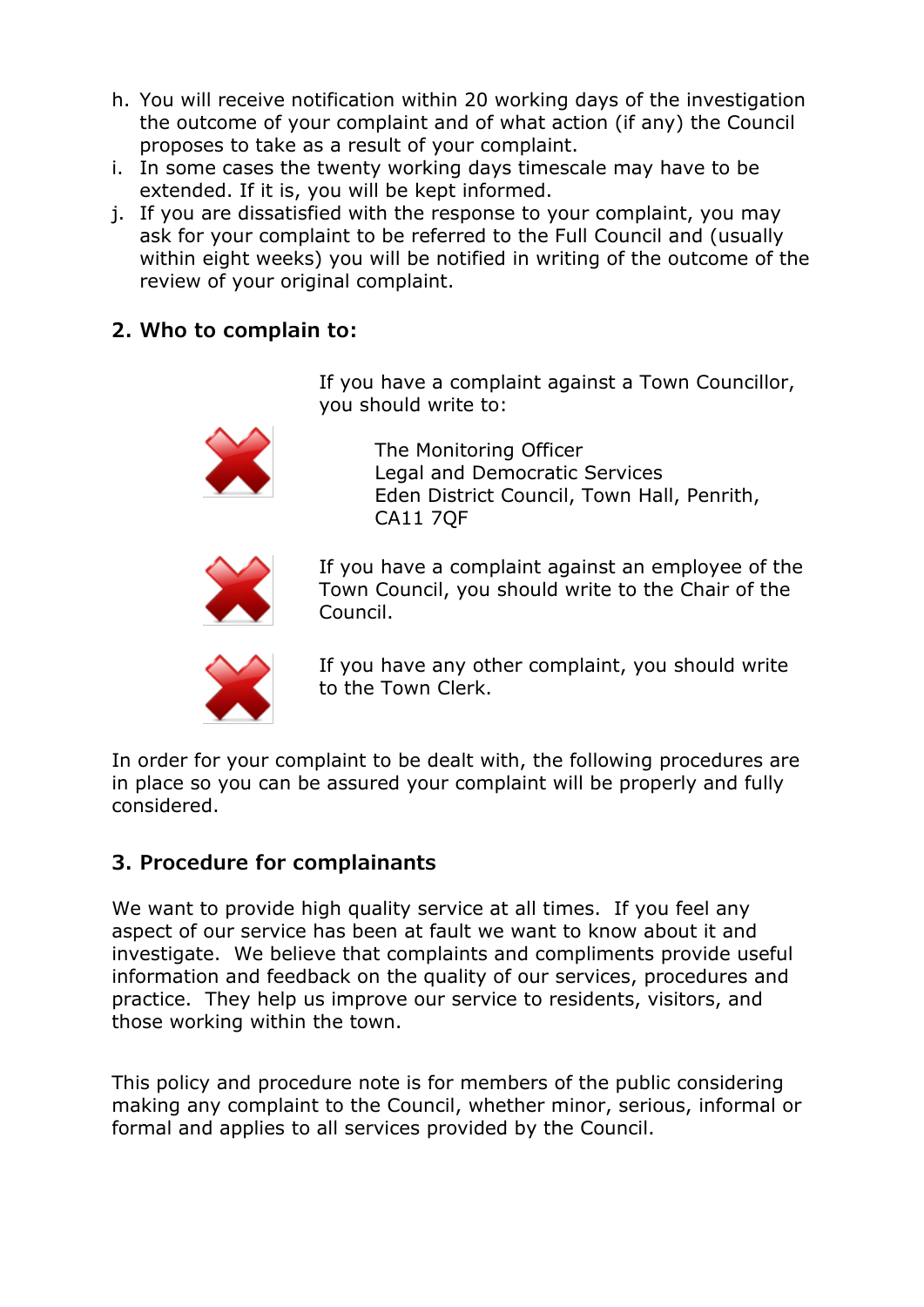# <span id="page-4-0"></span>**4. What is a complaint?**

People's perceptions differ widely. It is therefore very difficult to give a precise definition of a complaint. However, for our purposes, a complaint is an expression of dissatisfaction about a service undertaken by the Council or any of its employees.

For example, a complaint could be where you are not happy about:

- The service you have received from us including our staff, volunteers, or contractors who work on our behalf.
- Things you think we should have done or have not done either by law or by established practice.
- Where you think we have not followed adopted procedures or policies.

# **We aim:**

- $\checkmark$  To deal with complaints impartially, objectively, and swiftly;
- $\checkmark$  To find a solution locally, whenever possible, to the satisfaction of all parties

# <span id="page-4-1"></span>**5. How to complain**

We want to put things right as quickly as possible and this may usually be done if you speak directly to the staff providing the service first before moving to a more formal complaint.

# **Informal - stage 1**

- a. If you feel that the staff response has not dealt properly or fully with your complaint, you should contact the Town Clerk.
- b. If your complaint involves the Town Clerk, please go straight to Stage 2.
- c. Contacting the Town Clerk can be done by telephone, email, in person or in writing. You should give your name, address, relevant dates and as much information as possible to help us deal with the complaint
- d. Once we receive your complaint, we will acknowledge receipt. We will make a written record, noting your name and contact details, and the nature of the complaint.
- e. We will then investigate, obtaining further information as necessary from you, staff, or Councillors.
- f. Within twenty working days we will send you a full written reply, or let you know if our reply will take longer, explaining the reason for the delay.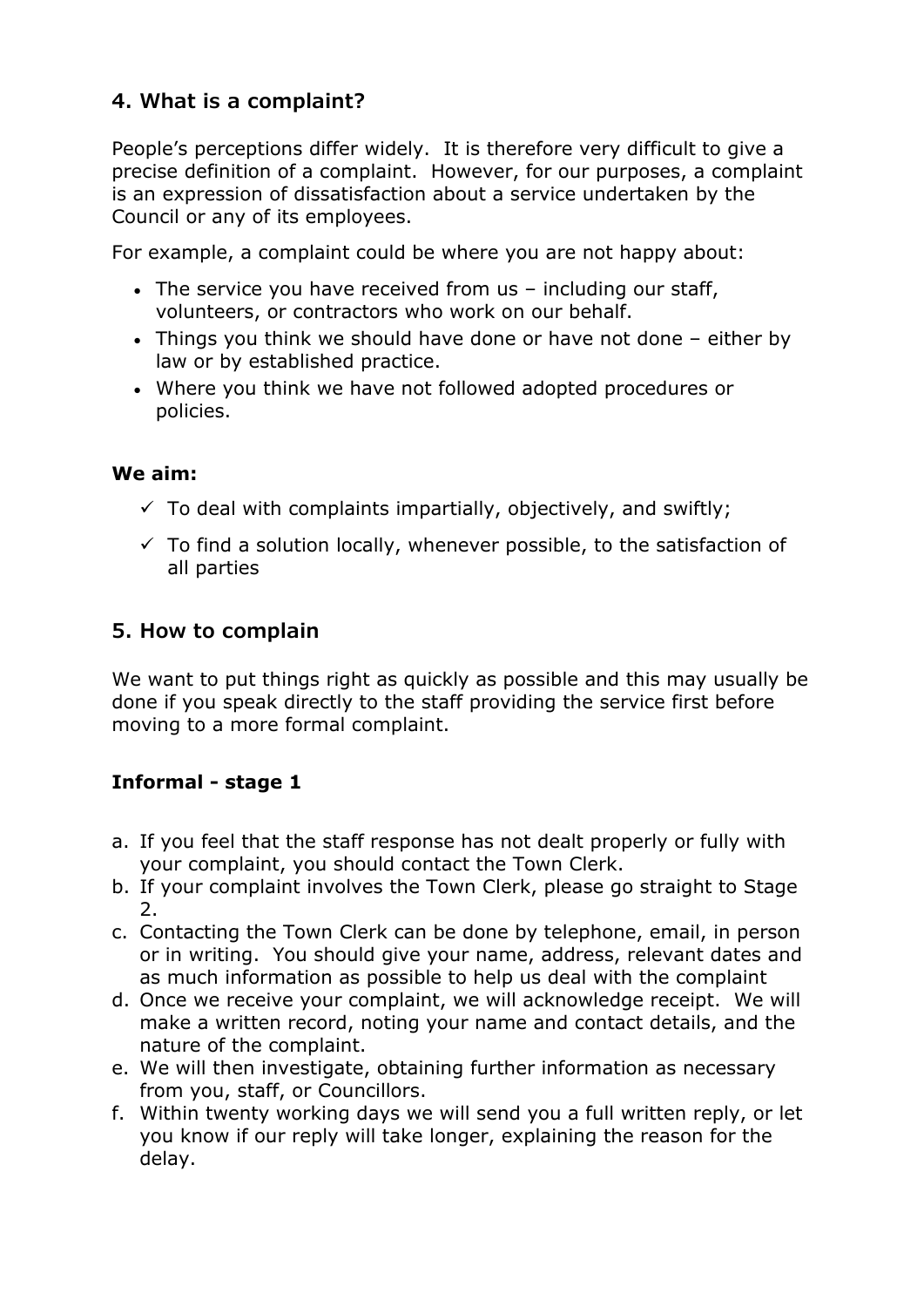- g. If we do not hear from you within ten working days of our reply, we will close the complaint.
- h. A record of the complaint and investigation will be kept for six years.

# **Formal - stage 2**

- a. We hope that by now we will have resolved your complaint. However, if we haven't, and providing you have been through Stage 1, you will be asked to give a reason why you remain dissatisfied.
- b. If your initial complaint involves the Town Clerk, you should write to the Chair of the Council who will report to the Staffing sub-committee of the Council.
- c. Your complaint will be investigated following the procedure outlined in the box below.
- d. If the complaint is against a procedure administered by the Town Clerk a member of the Councillor will investigate the complaint and report to the committee and make representation in a hearing.

# <span id="page-5-0"></span>**6. Complaint Hearing Procedure at a Staffing Sub-Committee Meeting**

- a. We will consider whether the circumstances warrant exclusion of the press and public.
- b. Chair introduces all present, and explains the procedure.
- c. Complainant or their representative outlines the grounds of the complaint.
- d. Members can ask any question of the complainant or their representative.
- e. If relevant, the Town Clerk or other member of staff or Councillor explains the Council's position.
- f. Members can ask any question of the Town Clerk or other member of staff or Councillor
- g. Town Clerk, staff or Councillor, and then the complainant are offered the opportunity of a last word.
- h. The Town Clerk, staff, or Councillor and the complainant leave the room while members decide whether the grounds for the complaint have been made.
- i. If a point of clarification is necessary, all parties will be invited back.
- j. The parties return to hear the decision, or are advised when the decision will be made (The Committee / Council can defer making a decision if it needs to wait for legal advice or further information).
- k. The decision is confirmed in writing within twenty working days with details of any action to be taken.
- l. Decisions on complaints may be announced in public at a future Council meeting.
- m. A record of the complaint and investigation will be kept for six years.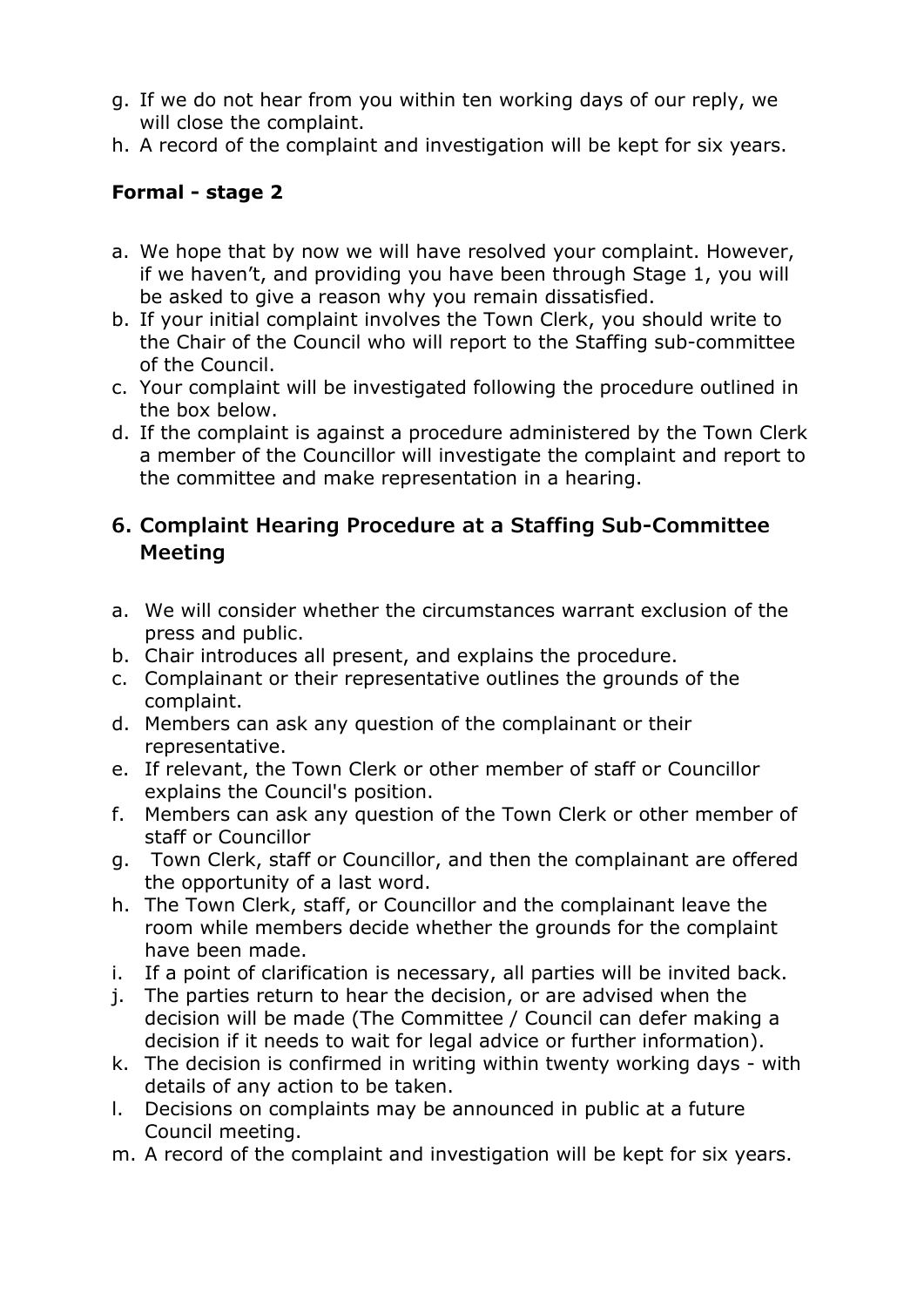n. We will try to complete the whole Stage 2 procedure within eight weeks.

### <span id="page-6-0"></span>**7. Dealing with unreasonable and persistent complainants**

- a. This policy contains a protocol that sets out the actions that the Council can take when dealing with either unreasonably persistent contact, unacceptable behaviour from people, vexatious or/and unfocussed complaints. This protocol is expected to apply to very few people.
- b. No action under the policy will ever allow a potentially serious issue affecting public or councillor safety to go uninvestigated.
- c. The Council, its Councillors', employee and personnel work closely with members of the public. In doing this, we are often approached by a range of people for a variety of reasons. We aim to provide an excellent level of service to everyone who contacts us.
- d. Everybody is entitled to be treated respectfully, courteously and in a polite manner. Anybody who raises an issue with us has a right to expect us to deal with it fully and fairly. When dealing with people we do not normally limit the contact they have with us. However, our staff should not be expected to tolerate abusive, threatening or offensive behaviour. Similarly, we should not be expected to deal with someone who, because of the frequency of their contact, hinders the work that we do.
- e. The Town Council's policy for dealing with unreasonable and persistent complainants will be enforced if the complainant is deemed to be unreasonable and persistent by the Councils' solicitor.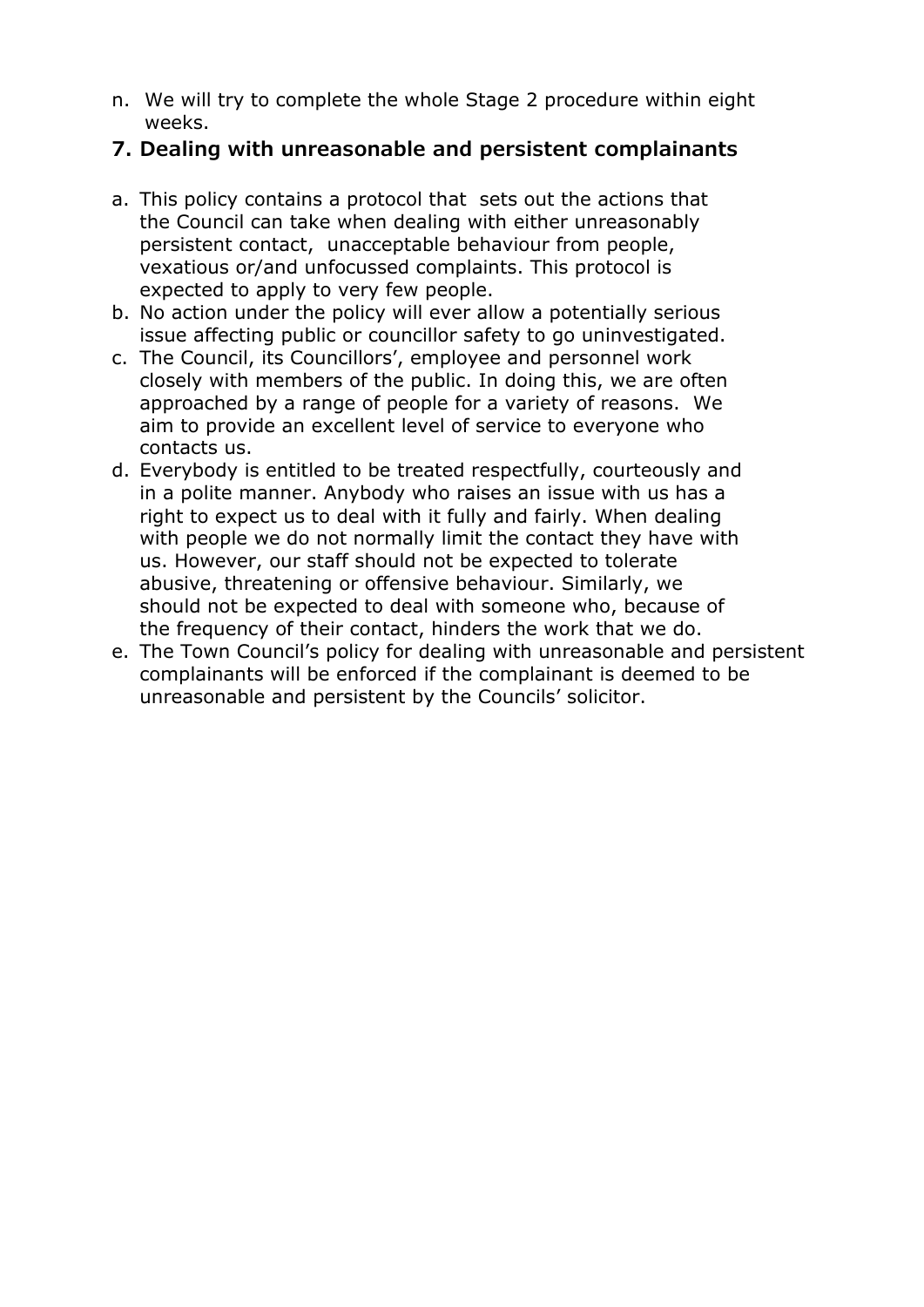### <span id="page-7-0"></span>**8. Definitions Unreasonably persistent**

- a. Persistent complaining over the same issue.
- b. Persistence will be defined as the same or similar complaint made, irrespective of to whom in the Council, on a number of occasions.
- c. Persistently seeking an outcome that the Council has already explained is unrealistic for policy, legal or other valid reasons.
- d. Unreasonably persistent people are those who, because of the frequency or nature of their contacts with us, and is inappropriate, disproportionate or excessive.
- e. Complainants who are unreasonably persistent may have justified complaints or grievances, but are pursuing them in inappropriate ways, or they may be intent on pursuing complaints/issues which appear to have no substance or which have already been investigated and determined.
- f. In dealing with people, we recognise that our resources including staff time have to be used where they can provide the most value. This might mean that we cannot respond to every complaint/issue in the way a person would like. Examples of the types of actions / behaviour which may cause this policy to be used are noted below.

# **Unfocused**

Where the complainant's issues are either too vague, imprecise as to time, place, personnel, or constantly shifting as to what is sought to be resolved.

# **Vexatious**

The regulatory bodies, the Local Government Ombudsman and the Information Commissioner's Office, have itemised what they consider vexatious. While not exhaustive, the examples below illustrate the variety of behaviours to which the Council will respond to protect its staff and resources:

- Complaining about or challenging an issue based on a historic and/or irreversible decision or incident.
- Making persistent and unreasonable demands on Council staff after the unreasonableness has been explained. An example would be a complainant who insists on immediate responses or sets the Council unreasonable deadlines.
- Taking a 'scatter-gun' approach to their complaints, for example within the Council or using MPs, elected members, or regulatory bodies.
- Refusing to specify the grounds of their complaint despite offers of assistance.
- Refusing to cooperate with the Council's investigation of the complaint, insisting on their demands being met without such an investigation.
- Refusing to accept that issues are not within the power of the Council to investigate, change or influence. An example would be a problem caused by the private sector rather than the Council.
- Insisting that the complaint be dealt with in ways other than the Council's complaints policy or equivalent. For example insisting there are no written records made of the complaint.
- Refusing to accept the outcome of the complaint or data access process after the Council's considered final response, repeatedly arguing the point, or denying that this was an adequate response.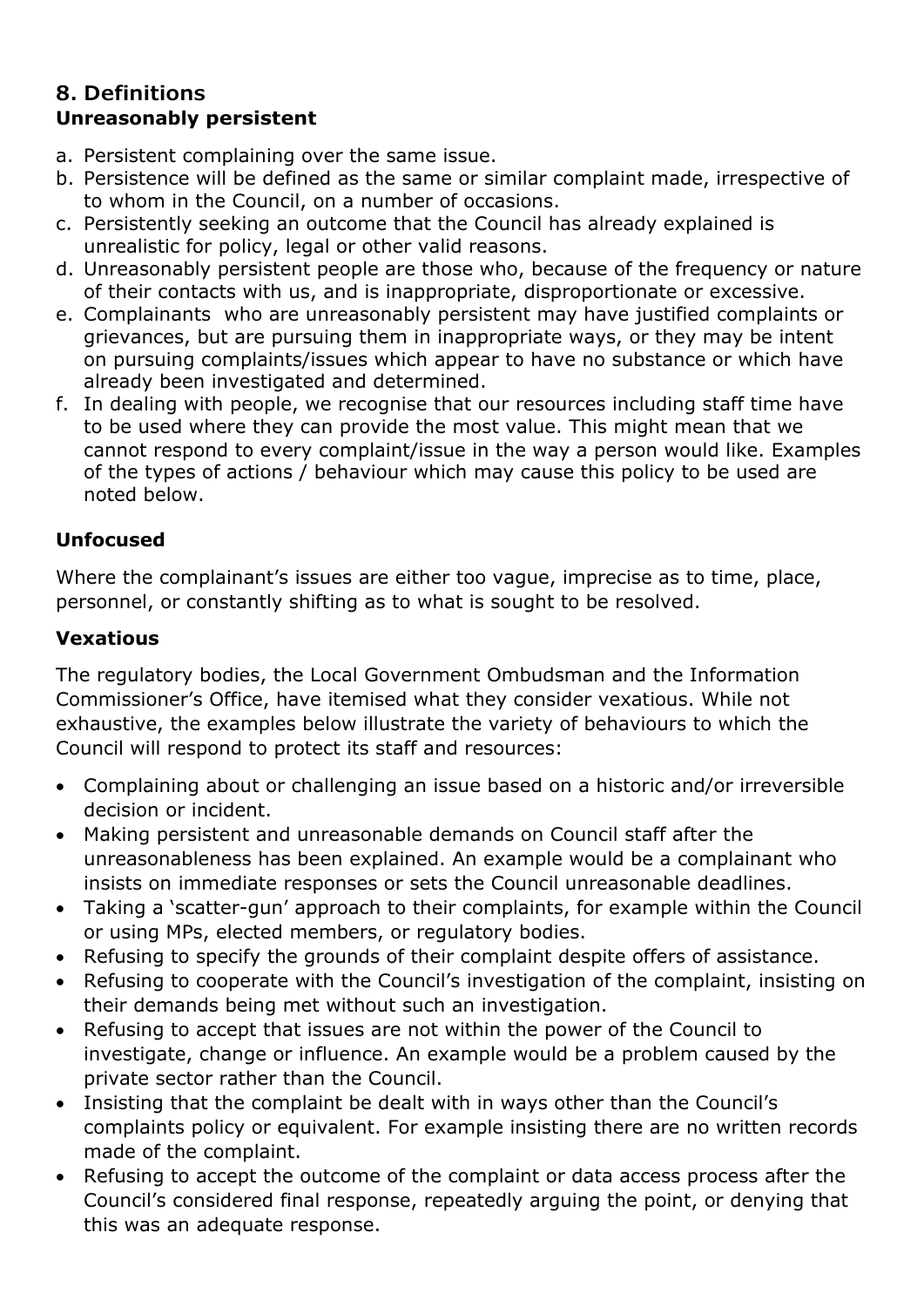- Insisting a minor variation in the original complaint means that it is a 'new' complaint requiring a new Council response.
- Where the complainant can be evidenced to be verbally or physical abusive, threatening or violent in their contact with the Council over the issue.
- Where the complainant keeps shifting the focus of the topic or relevant staff involved with the complaint.
- Where the complainant has been significantly partially or wholly untruthful in their complaint or data access request.

### **What is unacceptable behaviour?**

- a. We expect our staff to be treated with courtesy and respect.
- b. We recognise that people often feel under pressure, distressed or feel that they have to be determined to pursue their concerns. They can also feel angry about their situation. Staff must be able to distinguish between distress, frustration, forcefulness and determination and behaviour which are unacceptable.
- c. Unacceptable behaviour is defined as:
	- behaviour or language (whether oral or written) that may cause staff to feel afraid, intimidated, threatened or abused. This could include threats of physical violence, derogatory remarks, rudeness, harassment, inflammatory statements and unsubstantiated allegations.

# <span id="page-8-0"></span>**9. How do we deal with this behaviour?**

- a. If unacceptable behaviour occurs, the staff member, or Councillor should explain to the individual why their behaviour is unacceptable. The member of staff should then give the individual the opportunity to stop the unacceptable behaviour and explain that if they carry on it will result in the conversation being ended. If the behaviour continues, the member of staff should tell the individual politely that they are ending the conversation.
- b. Once the conversation has ended note should be made of the conversation with a clear description of the unacceptable behaviour that was demonstrated by the member of the public.
- c. This note should be saved to the complaints folder and a copy shared with the Town Clerk. Please be aware when writing the note, that this information would be disclosable under the Data Protection Act 1988.
- d. The member of staff should inform the Town Clerk of such contact, be given the opportunity to talk about it and offered any other support necessary to ensure their well-being.
- e. Even at any point you have concerns for your personal safety, you should summon support from another staff member and/or police.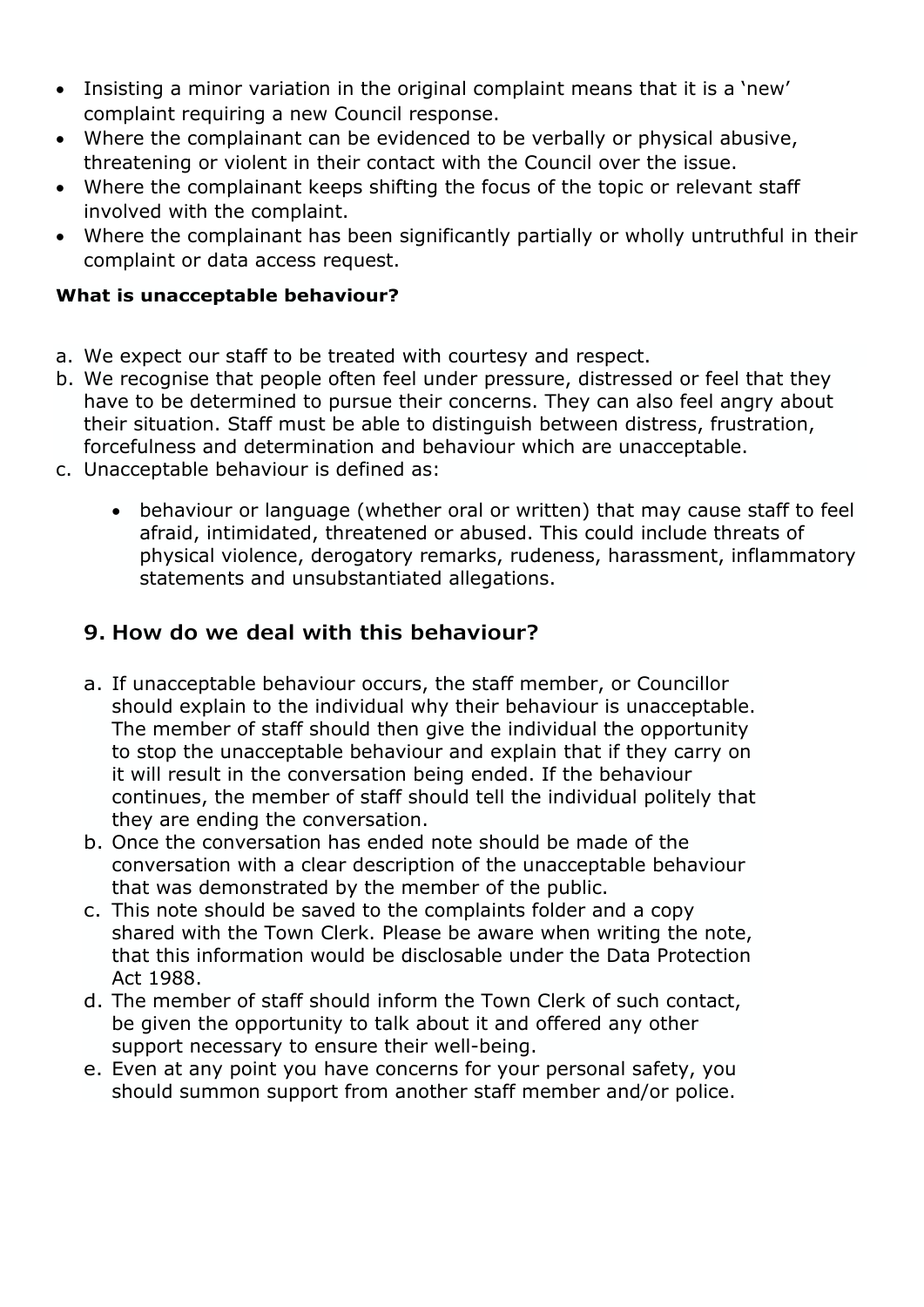# <span id="page-9-0"></span>**10. Dealing with unreasonable and persistent complainants**

The procedure for dealing with will be implemented as follows:

- a. In exceptional cases, the behaviour of a person may pose an immediate threat to the health, safety or well-being of our staff. In such circumstances, the Town Clerk, may, without warning to the person, refer the case to the Police or instigate civil proceedings.
- b. A complainant will be notified that the Council's Protocol for dealing with Unreasonable, Persistent, Vexatious or Unfocussed Complaints and Data Requests Protocol complaints is to be enforced, together with the reason why. The complainant will then be asked to:
	- i. Restrict contact to one method.
	- ii. Request contact with the Town Council in a particular form (for example, letters only).
	- iii. Request contact to take place with a named officer or Councillor.
	- iv. Restrict telephone calls to specified days and times.
	- v. Accept contact through a third party.
	- vi. and/or be asked to enter into an agreement about future contact with the Town Council
- c. The Council may decide to only acknowledge or file correspondence unless new information is presented, refuse to accept further telephone calls and/or restrict the issues we will correspond on.
- d. Any action taken will be reasonable, proportionate and balance the interests of the member of the person with the duty to protect the health, safety and wellbeing of our staff.
- e. The Council will decide how long it will spend on any one complaint and whether it feels the complaint has been sufficiently dealt with.
- f. In all cases where a complainant is deemed to be unreasonable and persistent, the Council will write to the complainant to justify its course of action and explain for how long it will be operative.
- g. The complainant may challenge the Council's decision, although proof that the complaint has not been sufficiently dealt with will be required.
- h. If deemed to be a fair challenge, the Council will conduct a review of the complaint and will re-consider whether the complaint should still be treated as unreasonable and/or vexatious.
- i. If a complainant persists in communicating with the Council once their case has been closed, the Council reserves the right to terminate all further communication.
- j. The case will only be re-visited if the complainant can provide fresh evidence that may affect the Council's previous decision concerning the original complaint.
- k. If the Council feels that re-opening the complaint cannot be justified the complainant will be notified in writing that the case has been closed and there will be no further communication.
- l. New complaints received from complainants previously deemed to be unreasonable and or vexatious will be treated on their merits.
- m.Complaints will be kept on file for no more than six years.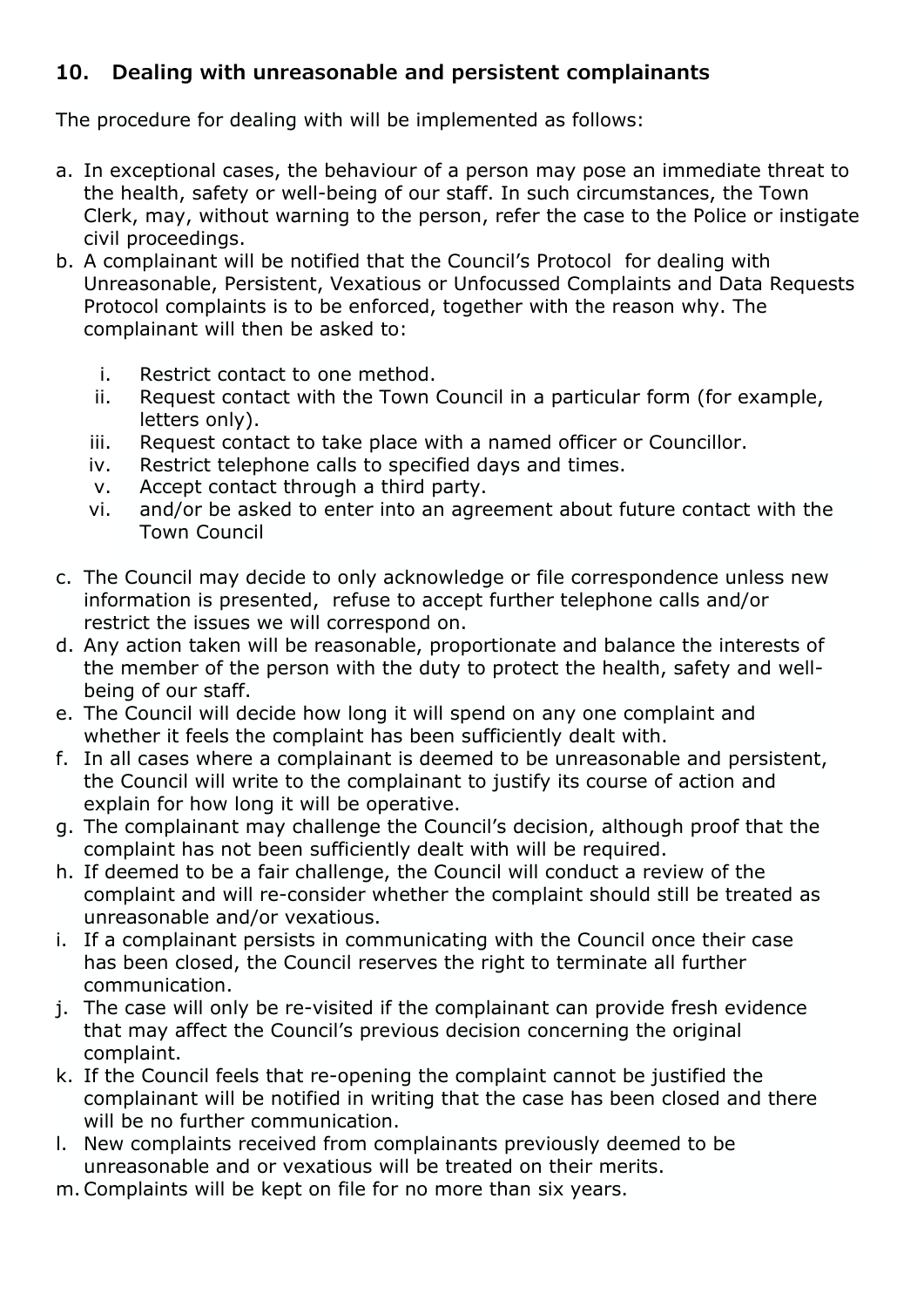# <span id="page-10-0"></span>**APPENDIX A**

# <span id="page-10-1"></span>**Unreasonable, Persistent, Vexatious or Unfocussed Complaints and Data Requests Protocol**

This protocol describes how Penrith Town Council applies the Local Government Ombudsman and Information Commissioner's guidance on individuals who the Council perceive as unreasonable, persistent vexatious or unfocused complainants in relation to specific issues.

Where the complaints relate to data, sharing this document has been prepared in terms of the Council's obligations as a "data controller" under the GDPR 2018 and the Freedom of Information Act 2000.

The protocol sets out a set of principles and procedures for both staff in an attempt to either resolve the difficulties encountered or gain sufficient evidence to cease responding to the complaints or data access request by means of defining them as unreasonable, persistent vexatious or unfocused. It aids in assessment, monitoring and processing of the difficulties and attempts to resolve them.

### **Organising Principles**

- a) The Council recognises that a small minority of complainants and data access seekers cannot work within the Councils usual procedures. Therefore there needs to be an equitable 'due process' offering equivalent rights to either facilitate resolution of the issues raised or where this is not possible conclude ongoing contact with the complainant over the specific concerns.
- b) There is a consistent need to obtain clarity and focus on complaints and enquiries. This is applicable to both complainant and Council.
- c) The Council has an obligation to protect its staff and resources from the complainant's unjustifiable actions.
- d) The formalised assessment process is an opportunity to verify the Council has listened to the complainant, and evaluated its options and rationale when responding. It should evidence a review by senior Officers of the circumstance, context, and sufficiency of communication with the complainant.
- e) The complainant should not be under or over serviced by the Council about the complaint or data access sought.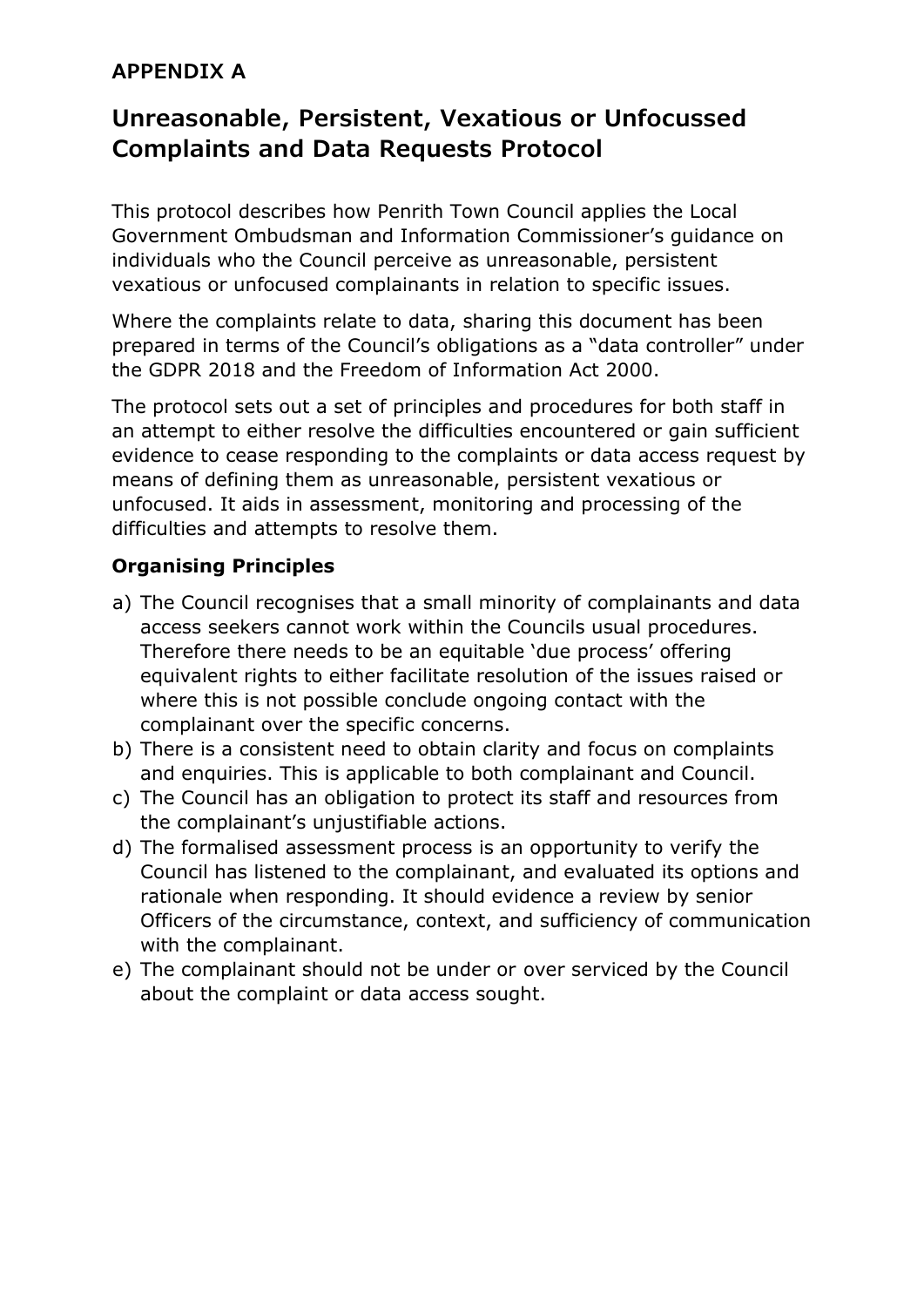# **Anticipated Outcomes**

- a) A formalised assessment of the issues will be undertaken. The findings will be recorded and shared with the complainant. This will be led by senior officers, solicitor, Council Chair and Vice Chair (the Senior Management Team (SMT)). Note senior officers includes the Town Clerk.
- b) Potentially sufficient agreement and focus have been created to enable a Council response to the applicant's request.
- c) Potentially the Council may eventually decide to protect its resources and staff by refusing to deal with the set of issues raised by the complainant as they can evidence they are vexatious in nature.

An overview of the process is outlined in **Appendix 1.**

### **The Council's response to unfocussed or vexatious behaviours**

- a) Once sufficient evidence around seeming unfocused or vexatious behaviour is collected, the first step is take the issue, with relevant evidence, to the Senior Management Team. They will decide if the conditions are met to put one or other of the following two methods in place. Which method depends on the severity and longevity of the complainant's actions:
- Focussing and expectation agreement with complainant. Details provided below with a covering letter and template in **Appendix 2**.
- Where sufficient evidence already exists, the Council's Legal Officer will be requested to draft a letter of vexatious status to the complainant. Template provided in **Appendix 3**.
- b) A failure by the complainant to meet the focusing agreement requirements will lead to the vexatious status statement and be used as evidence of good will and intent by the Council to any subsequent regulator's investigation.

### **Focussing and expectation agreement with complainant**

- a) An agreement would be drawn up between the complainant and the Council. This will need to be visible to all parties and would ideally be signed. The agreement should recognise that while the complainant has the same complainant rights as any other, there is a need for extra support to gain focus, clarity and structure.
- b) If these cannot be obtained the Council cannot resolve the complaint/s and will therefore not progress the complaint.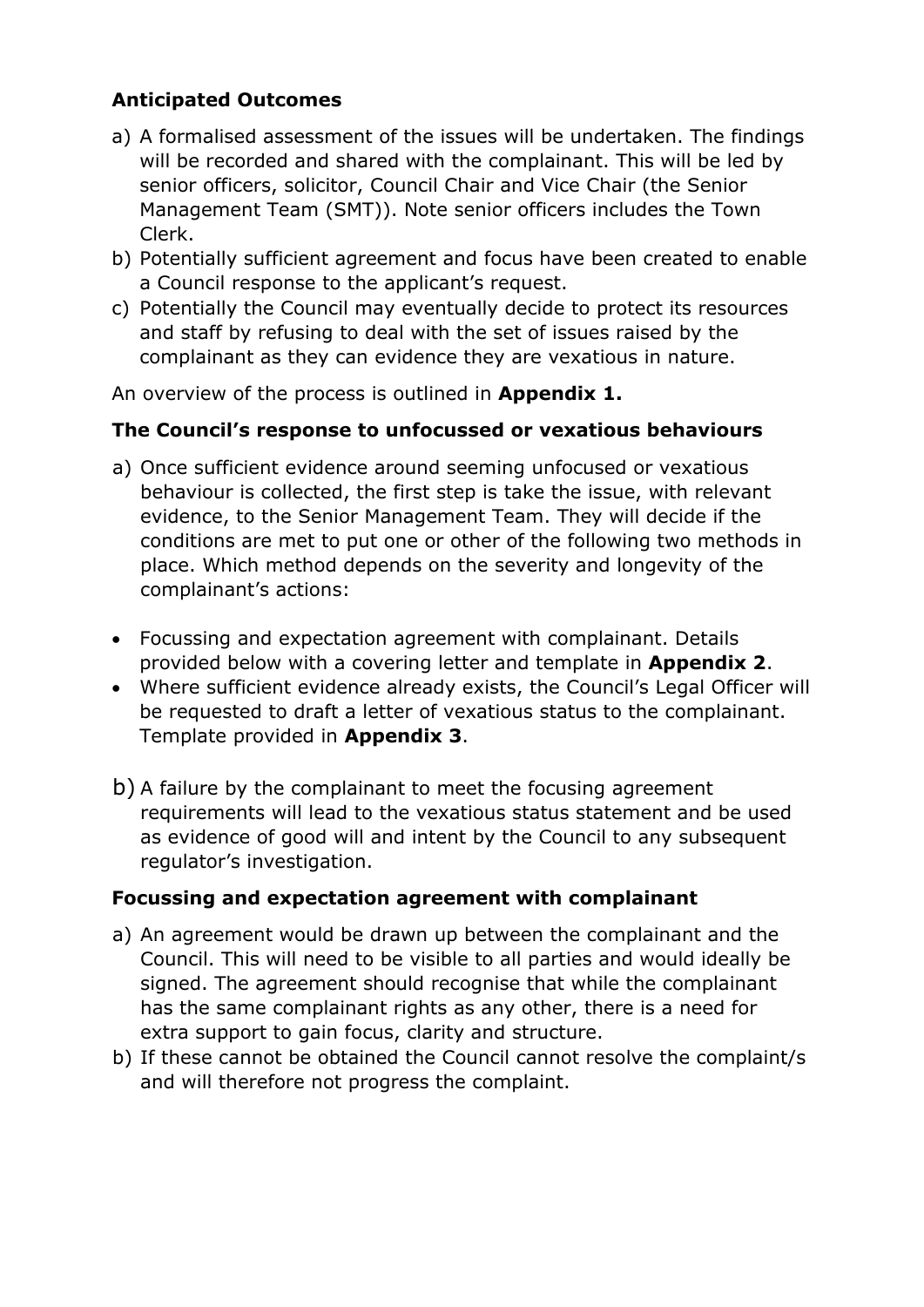- c) A central principle is the complainant should not be under or over serviced by the Council or its workforce. The component elements of the agreement should be:
	- Boundaries of relevant Council staff involvement
	- Respective responsibilities of complainant and Council
	- Forming realisable expectations with complainant
	- Contact and authority structure for complainant
	- Time frames, deadlines, key information required, communication methods, and closure steps
	- List of options for action
	- Mutual goals
	- Signatures

# **Boundaries of Council staff involvement**

- a) There will be a single point of contact (SPOC) person for the complainant The SPOC will have a support supervisor for this specific case who overviews, reviews and supports the staff member.
- b) **ALL** communications relating to the complaint or data request must take place via the SPOC.
- c) The SPOC may at times ask any Council staff to get involved if required but the principle is that this is the SPOC's decision. If the SPOC becomes unavailable, the complainant will be informed of a replacement.
- d) If the complainant complains about the SPOC, they will need to outline and evidence their complaint in writing, and send it to the Council Chair.
- e) The Council Chair will then communicate with the complainant as to whether they consider the complaint justified to the extent they replace the SPOC.

# **Respective responsibilities of complainant and Council**

### **The complainant should:**

- State their complaint in an organised manner without excessive or extraneous material. They should be signposted to advocacy services to support them to do this if necessary.
- Provide all required information in a timely and complete manner not in dribs and drabs over time.
- Provide only factual and truthful material.
- Use the SPOC and not bring other organisational staff into responding to their complaint/s
- Refrain from personal remarks, offensive or threatening behaviour.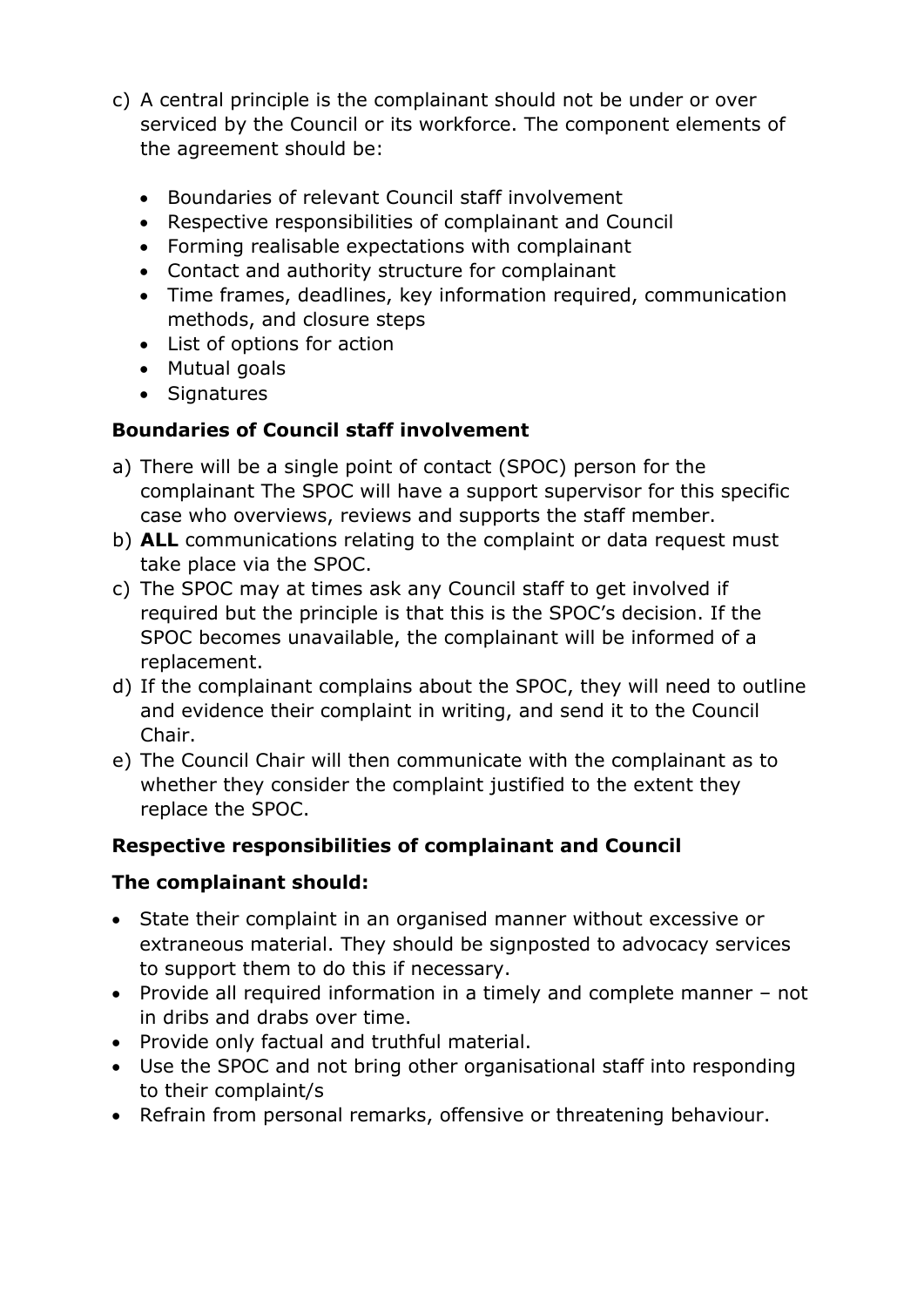# **Council staff should:**

- Respond via the SPOC in an accurate, timely, and truthful manner.
- Unless agreed with the SPOC redirect all communications relating to the complaint back to the SPOC.
- Offer the complainant the same level of service as any other complainant.

# **Forming achievable expectations with complainant**

- a) A key function of the SPOC with support is to clarify WHAT the grounds for complaint are. Without this, the complaint response cannot progress.
- b) If the complainant subsequently compounds, confuses, or keeps adding complaints, they will explain this is not acceptable as it presents the Council with a shifting and unclear complaint.
- c) If the complainant has further complaints these may await the outcome of the original complaint as this may answer all subsequent complaints.
- d) It will be explained:
	- All further complaints around the same issue will not be considered until the initial one is completed
	- The Council will not respond to a further complaint as this was outlined at the outset of the original complaint.
	- It may be appropriate to bring complaints together at a later stage of the process.

### **Contact structure for complainant**

- a) Communications will be via:
	- Letter or email
	- Phone calls
	- In person interviews
- b) The SPOC will be where the complainant is directed to go for ALL complaints – except a complaint about the SPOC.
- c) It will be explained while they may attempt to contact others in the organisation, including senior managers, they will only redirect them back to the SPOC.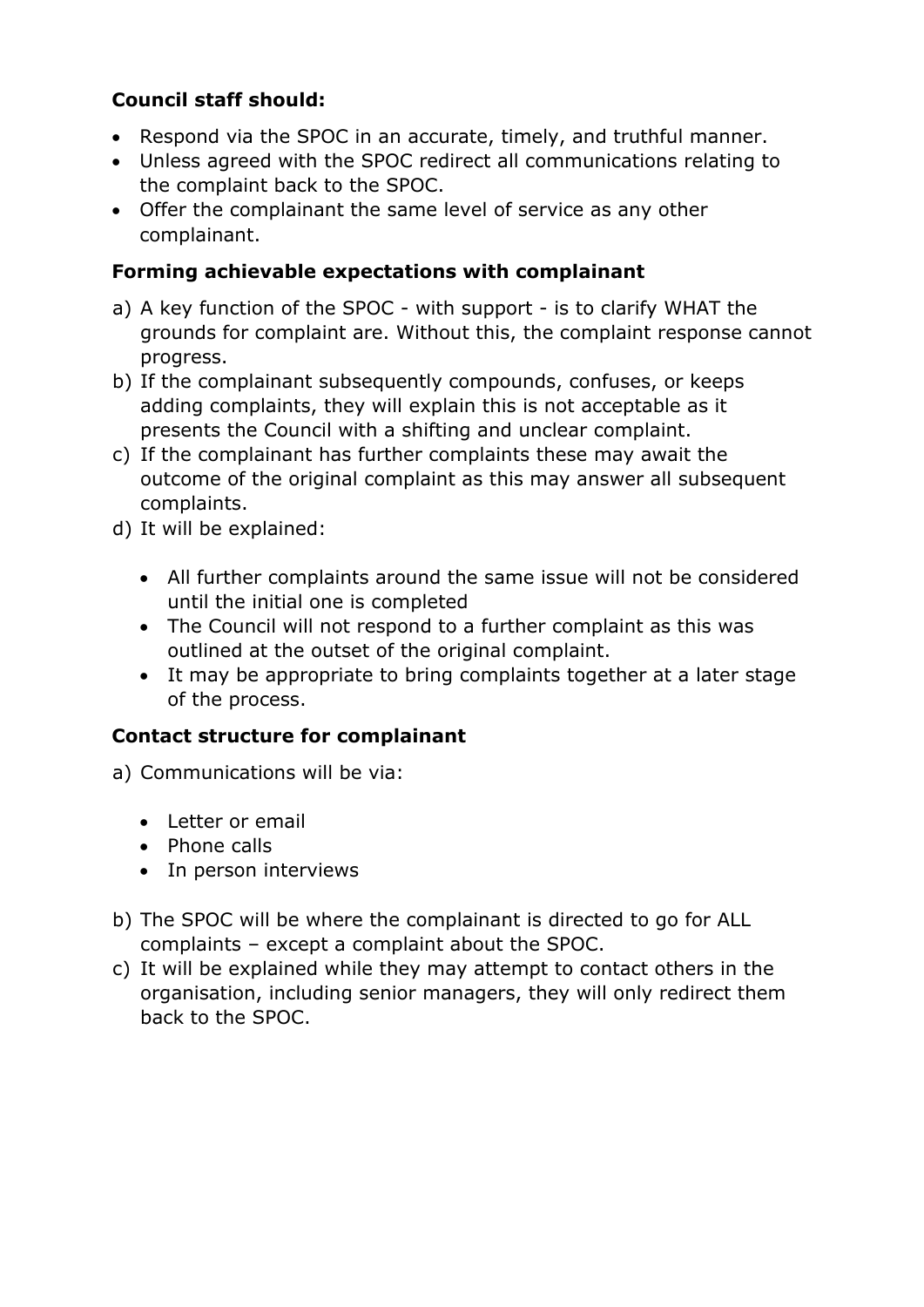# **Time frames, deadlines, key information required, communication methods and closure steps**

The SPOC will outline in written form what these expectations are. They are clearly interdependent. For instance, until key information is acquired from the complainant, time frames and deadlines cannot be established. Given the SPOC may be contacting busy scales. If they complain further about non-response, they will be directed to the agreed time scales.

# **List of options for action by the Council**

a) The Council may highlight a number of options for action including;

- Refuse to process complaints which are persistent, confused, and / or contain excessive or extraneous material after the Council's attempt to clarify them with complainant.
- Refusing to register and process further complaints about what it perceives as the same matter.
- Placing of limits on the number and duration of contacts per week or month.
- Offer restricted time slot for necessary calls.
- Limiting the complainant to one contact medium letter, email, and phone.
- Requiring the complainant only contact one member of staff.
- Any personal contact takes place with a staff witness.
- b) In brief, the implementation sequence for any of the above options starts with SPOC liaising with relevant officer who will write to complainant outlining why their behaviour is of concern and what actions will follow if it does not cease.
- c) Restrictions will be proportionate and appropriate and recognise individual circumstances and inform the complainant of their right to refer to the Information Commissioner.
- d) If progress is impeded by the complainant's actions, the matter will be returned to the Senior Management Team for decision whether to escalate to Vexatious status.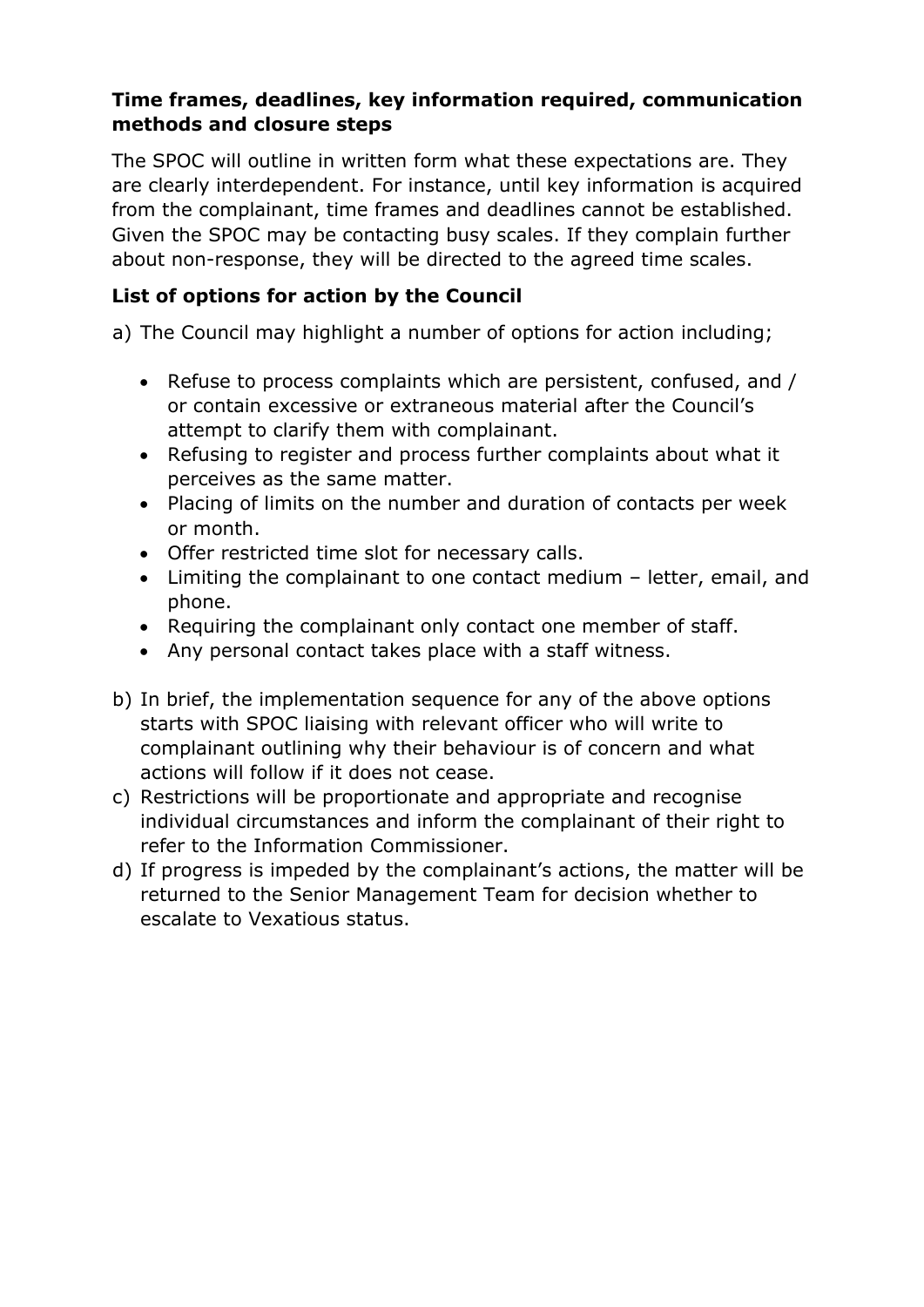### **Mutual goals (mutual where possible with the complainant)**

- a) Where possible the Council is keen that the above are mutual goals and principles shared between the complainant and the Council. It is the obligation of the complainant to briefly and clearly state what they cannot agree with and why. The Council will decide if they can modify it accordingly.
- b) The agreement and any complainant response to it will potentially be shared with any regulator such as the Information Commissioner's Office and professional body to whom the complainant may turn. It should provide evidence of Council goodwill and openness while requesting structure and clarity from the complainant.

### **Signatures to agreement**

- a) These will be sought where possible. If the complainant refuses to sign, it will be recorded for evidence to any regulatory body that they were offered the opportunity.
- b) It is acceptable for them to verbally agree to the agreement and the Council record such agreement.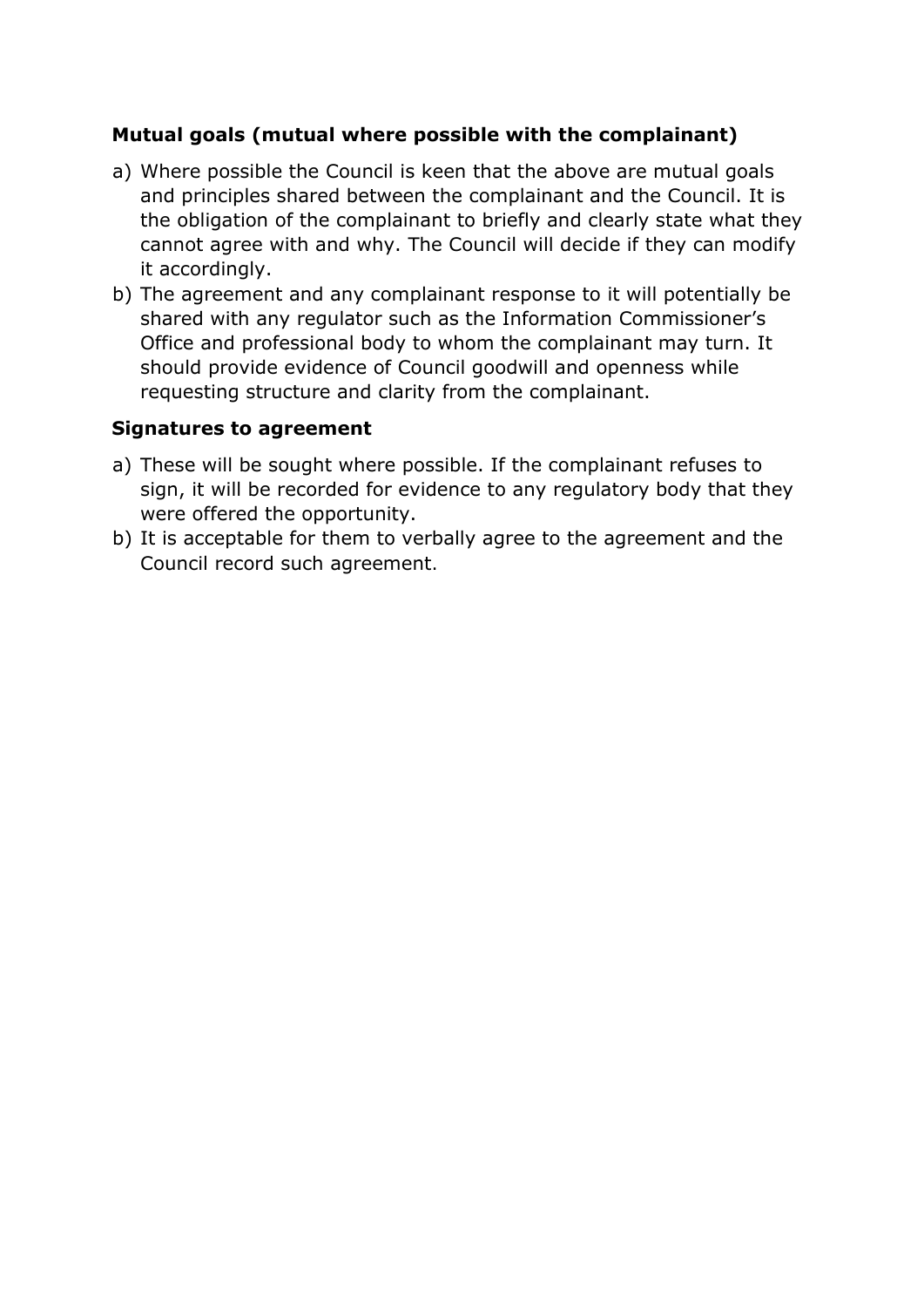# <span id="page-16-0"></span>**Appendix 1 Flowchart**

Identify if the person / request meets the vexatious criteria: complaint/s unreasonably persistent, groundless, non-specific, uncooperative, abusive, untruthful, shifting focus, unrealistic expectations, scattergun approach to contacts.

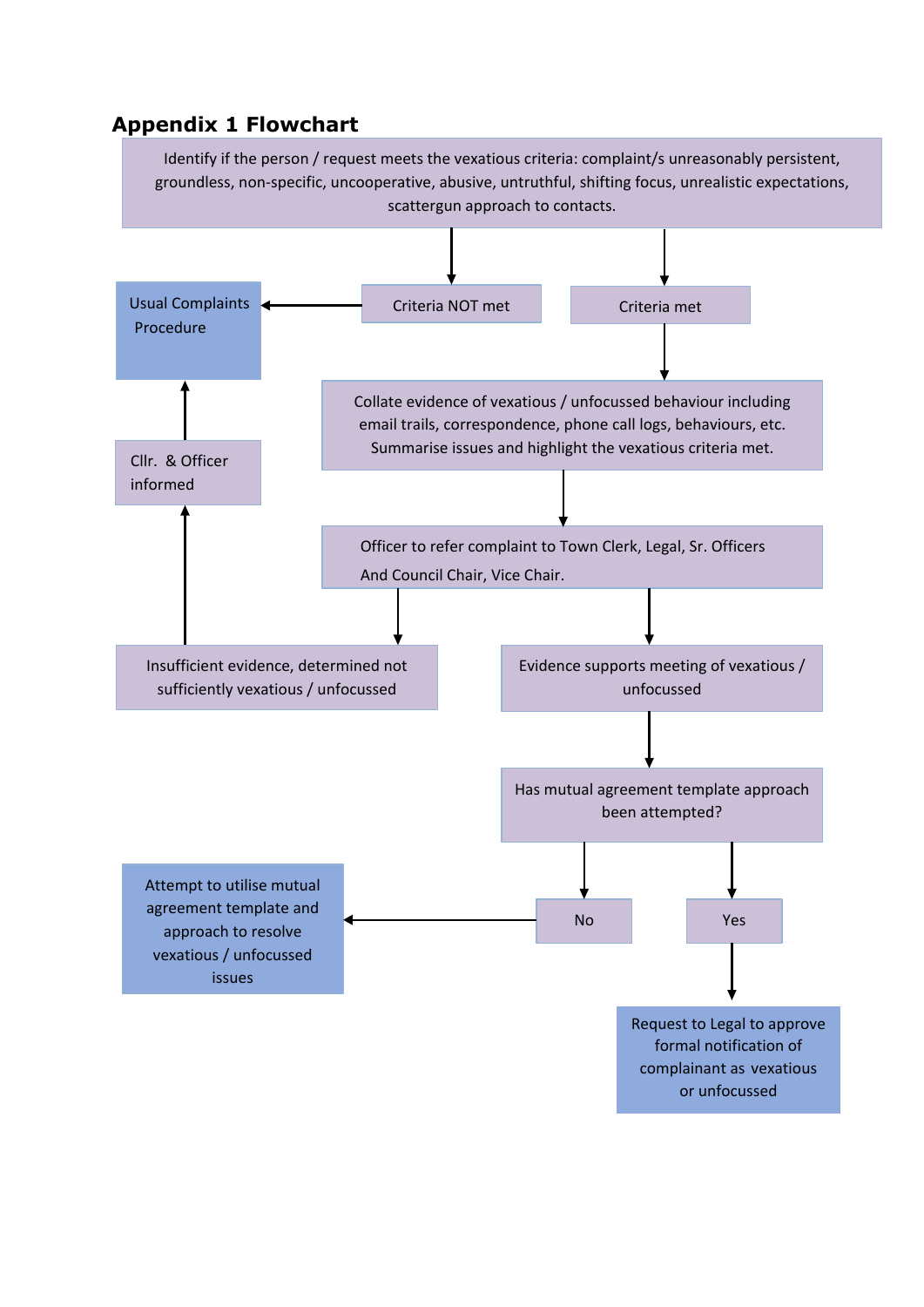# <span id="page-17-0"></span>**Appendix 2 – Mutual Agreement Template**

If it is decided that it might be possible for the complainant and Council to come to mutual agreement over a set of agreed components relating to their complaints/enquiries the following covering letter and agreement template should be used. The sections are described in more detail above. The following recognises while the complainant has the same complainant rights as any other, there is a need for extra support to gain focus, clarity and structure.

### **Covering letter to accompany Mutual Agreement Template**

### **Re: Your Contact with Penrith Town Council**

I write with reference to your complaints to the Council/requests for information under the DPA /FOIA as detailed below:

XXXX

Your contact with the Council has been considered in line with the Council's policy on 'Vexatious or Unfocused Complaints and Data Requests' and to assist in resolving your complaints / requests, the Council consider it appropriate to enter into an agreement with you on how your contact with the Council will be managed in the future.

Please find enclosed a draft agreement for your consideration and if you are happy with the contents, I shall be very grateful if you could sign a copy and return it to me at your earliest convenience.

Alternatively, you could confirm your agreement via email to: townclerk@penrithtowncouncil.gov.uk.

I trust you will view this as a positive development in your relationship with the Council, which is advanced as a way in which your complaint / request can be appropriately resolved.

Yours sincerely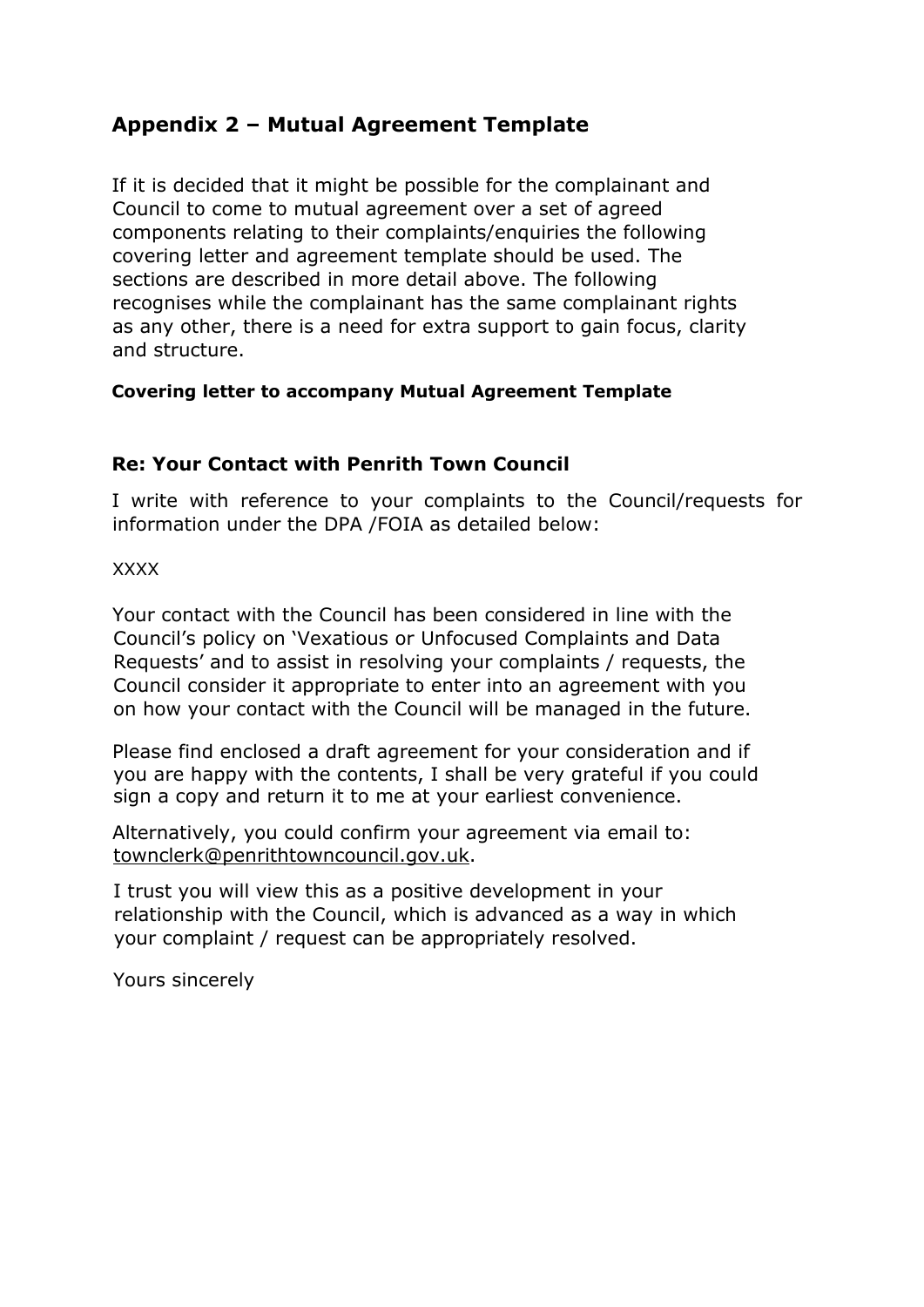#### **Mutual Agreement Template**

#### **Boundaries of Council staff involvement**

The Council and complainant agree to work through a single point of contact in order to ensure consistency and appropriateness of contact.

#### **Single Point of Contact Details:**

Add in contact details …

Job title Contact details E-mail Phone No **Address** 

**Person to contact if you wish to complain about the single point of contact:**

Add in contact details …

Job title Contact details E-mail Phone No **Address** 

### **Respective responsibilities of complainant and Council**

Adjust the following to include complainant name and add / remove any criteria as necessary.

Complainant agrees to:

- 1. State my complaint in an organised manner without excessive or extraneous material
- 2. Provide all required information in a timely and complete manner – not in dribs and drabs over time.
- 3. Provide only factual and truthful material.
- 4. Use the single point of contact and not contact other organisational staff regarding my complaint/s.
- 5. Refrain from personal remarks, offensive or threatening behaviour.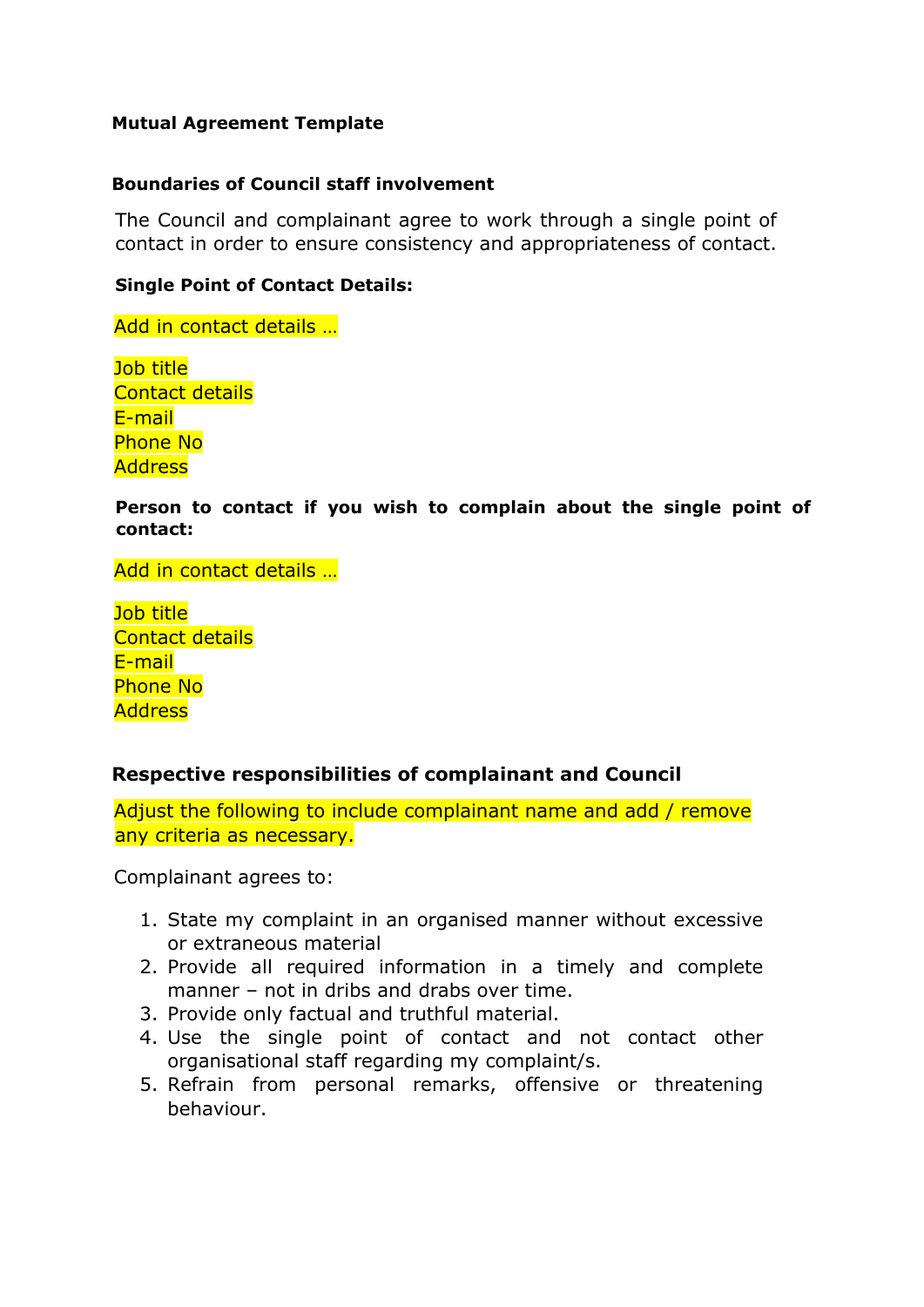The Council agrees to:

- 1. Respond via the single point of contact in an accurate, timely, and truthful manner
- 2. Unless agreed with the single point of contact, redirect all communications from the complainant back to the single point of contact.
- 3. Offer the complainant the same level of service as any other complainant.

#### **Forming achievable expectations**

Use this section to clarify what the complainant's key issues are and identify the grounds for the complaint.

### **The primary complaint is:**

#### **Contact structure for complainant**

Outline the expected way that contact with the single point of contact will be made (letter, email, phone, in person, etc.)

#### **Contact structure:**

### **Time frames, deadlines, key information required, communication methods and closure steps**

Complete specific details relating to these areas that are realistic and specific. Particular effort should be made to closure steps and definition of when the complaint will be considered to be closed and no further action will be taken. These elements should be clear and unambiguous.

#### **List of options for action**

Where appropriate agree limitations to the actions to be taken by both parties when dealing with the complaint. These could include but are not limited to:

- Refuse to process complaints, which are persistent, confused and contain excessive or extraneous material after the agencies initial attempt to clarify them with complainant.
- Refusing to register and process further complaints about what it perceives as the same matter.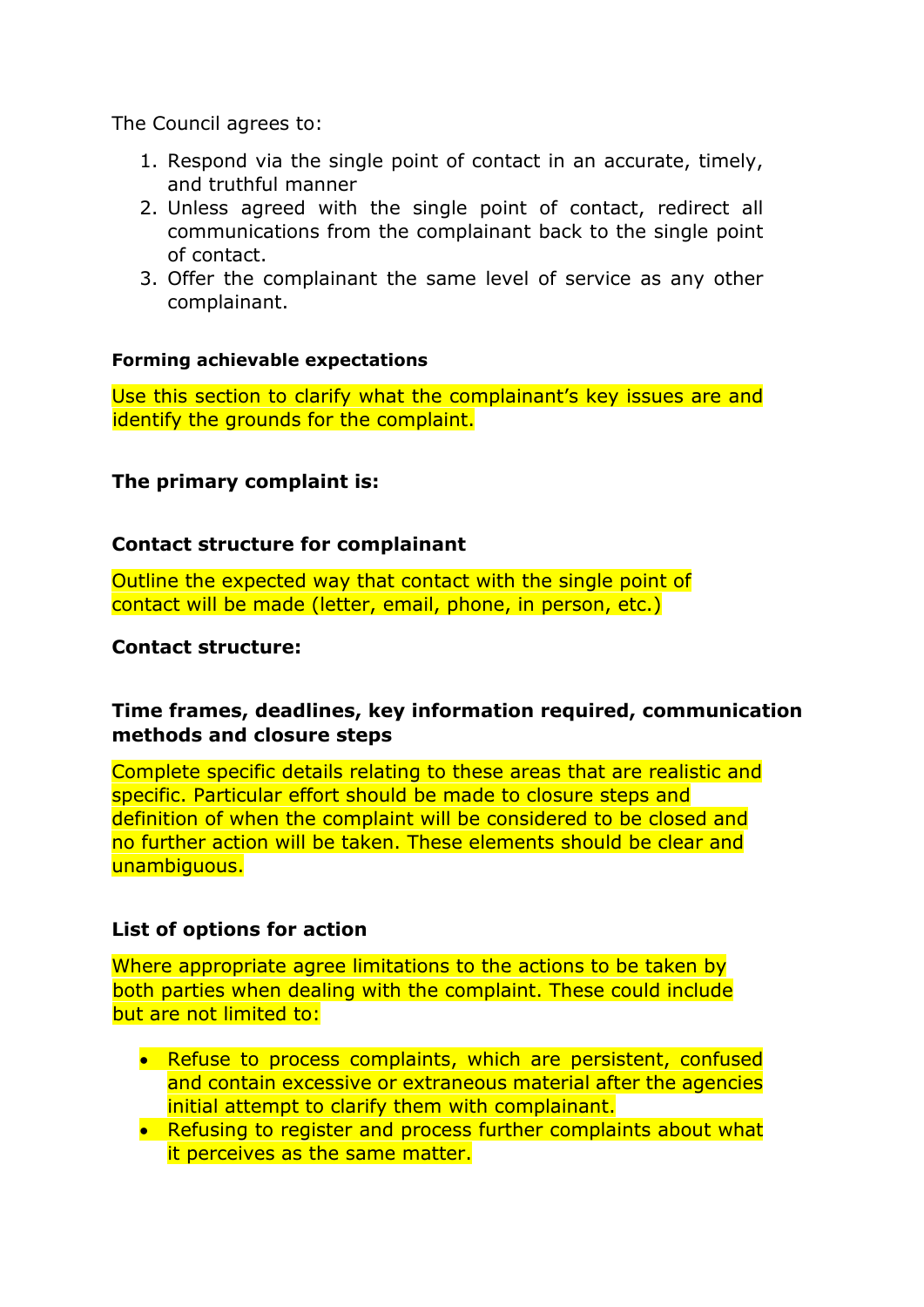- Placing of limits on the number and duration of contacts per week or month.
- Offer restricted time slot for necessary calls.
- Limiting the complainant to one contact medium letter, email, and phone.
- Any personal contact takes place with a staff witness.

### **Mutual goals**

Where possible the Council are keen that the above are mutual goals and principles shared between the complainant and the Council. It is the obligation of the complainant to briefly and clearly state what they cannot agree with and why and the Council will decide if they can modify it accordingly.

The agreement and any complainant response to it will potentially be shared with any Council regulator such as the, Information Commissioner's Office and professional body to whom the complainant may turn. It should provide evidence of Council goodwill and openness while requesting structure and clarity from the complainant.

#### **Signatures to agreement**

**Signature Date**

*Complainant/s*

*Senior Management Team Representative*

**Once completed the agreement should be copied to: Complainant/s, Senior Management Team and single point of contact**.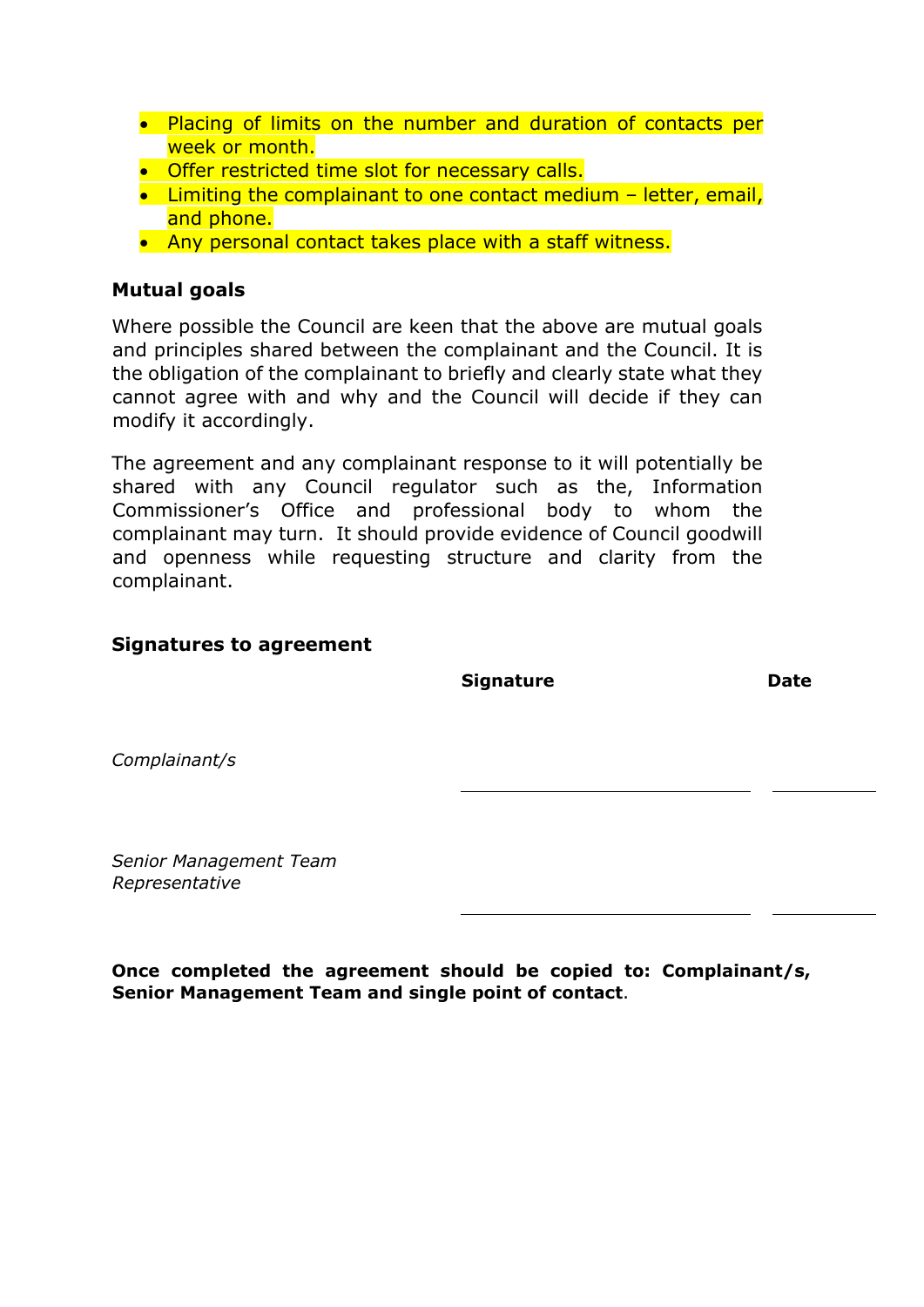# <span id="page-21-0"></span>**Appendix 3 – Vexatious Status Letter**

Template for letter of vexatious status to complainant – to be completed by Legal and approved by SMT.

# <span id="page-21-1"></span>**Re: Your Contact with Penrith Town Council**

I write in connection with your recent communications with Penrith Town Council, which I consider to be vexatious. I will detail the action that we will take as a consequence of that decision. I have reviewed the considerable amount/nature of communications and have summarised events in the attached document.

It is my decision that you should now be considered a vexatious complainant for the following reasons:

- You have made groundless complaints and claims against the Council and its officers
- You have made an unreasonable amount of contacts with the Council in relation to matters which have their origin in events of XXXXX
- You make the same complaints repeatedly
- You continually raise subsidiary issues / complaints
- Your complaints are often vague, not backed by evidence and / or difficult to comprehend
- You contact many officers or Councillors within the Council
- You refuse to accept the outcome of the complaints process
- You refuse to accept documentary evidence
- Your repeated contacts with Council officers is placing unreasonable demands on staff time and resources
- You have threatened legal proceedings against the Council on a number of occasions but we have not been served with any court papers
- Your communication has included use of threats, intimidation or violence
- Your communication has included use of abusive, offensive or discriminatory language

Please note that in future Penrith Town Council will not reply to or acknowledge any further contact from you on any matter directly or indirectly related to the matters described above.

I will review this decision in 6 months' time and you will be informed of the outcome of that review.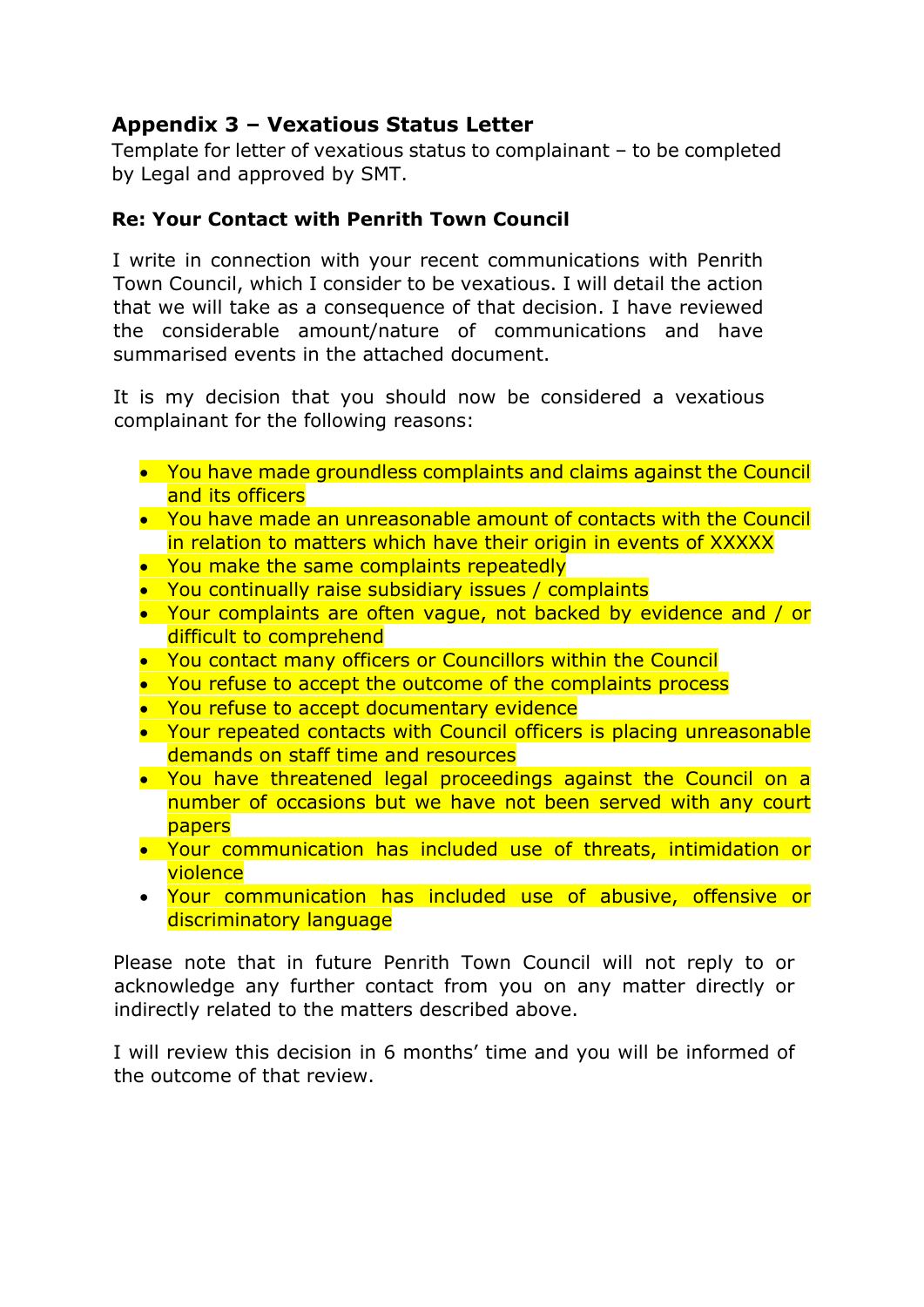When making this decision I have considered the Local Government Ombudsman's Guidance on managing unreasonable complainant behaviour and I consider this to be a just and proportionate response.

However, if you submit any further complaints not related directly or indirectly to matters referred to above those complaints will be considered on their merits according to the appropriate process.

# **Signed:**

**Date:**